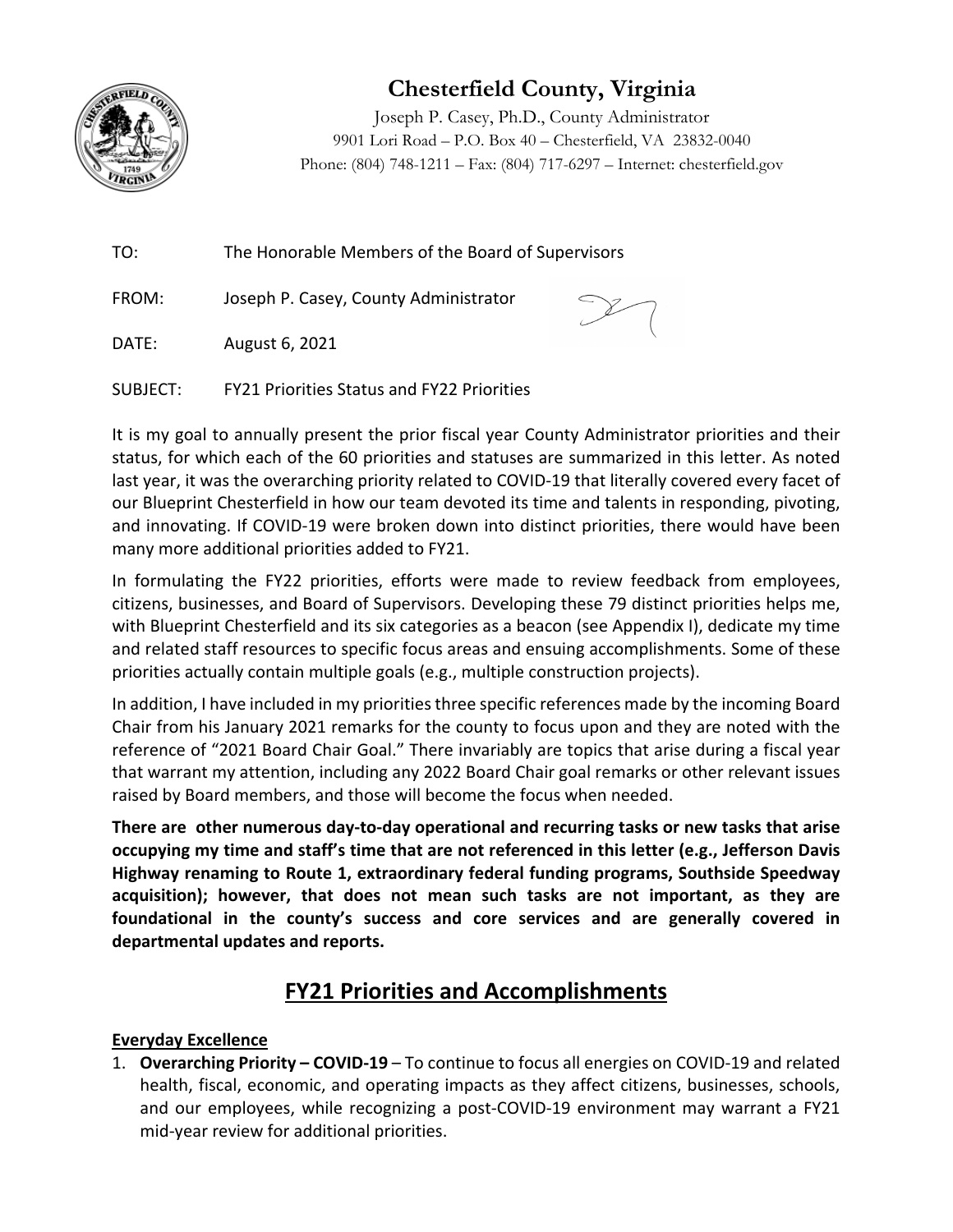- Status: Unfortunately for FY21, the pandemic did not create a "post-COVID-19" environment," so in FY22 you will see such post‐COVID‐19 priorities. Numerous activities and initiatives were done in proactive and timely manners, and while there were many constraints from state and federal rules and regulations, the following illustrate our local role:
	- i. Support Roles: Extensive community testing and then vaccination programs with resource support better maximized with unique MOU agreement with VDH; ability of IST to provide notices to those who registered with state, and deployment of Fire‐EMS to vaccinate businesses, daycares, private schools, and citizens unable to get to vaccination clinics in a logistical manner that became state model for efficiency.
	- ii. Federal‐State Funding: Numerous programs, many with strict compliance regulations, were recognized and best positioned to help our ability to serve and direct programs to citizens and businesses; with additional local and federal reserves created, as appropriate, until the best uses can be identified with most recent U.S. Treasury guidelines.
	- iii. Businesses: Back in Business grant program, local business chamber roles in helping provide PPE, sanitizer and signage, proactive ABC‐VHTA coordination to maximize outdoor dining and Richmond Regional Tourism roles in helping promote local attractions open and having occupancy rates high, sports tourism events maximized under health regulations, restaurant promotions (Chesterfield Eats), and general awareness of local economy metrics that appeared to have benefited from teleworkers staying and consuming within Chesterfield.
	- iv. Citizen Needs: Coordination of mortgage, rent and utility bill assistance programs; feeding programs, including Chesterfield Foodbank and Schools curbside pick‐up; employment assistance programs through Social Services with only constraints being the collective challenge of VEC responsiveness; mental health services transitioned to virtual, and isolated adults without support networks served with in‐person visitation and assistance.
	- v. Libraries: Innovative curbside program, telework and student reservation system for connectivity, virtual programs (e.g., children's story time, book clubs), and registration assistance for vaccinations. As restrictions eased, libraries were able to quickly adapt back to more traditional citizen services.
	- vi. Parks and Recreation: Efforts made to promote and keep open our great parks system for many to enjoy and be spatial and safe with many of our park sites having internet connectivity, and virtual programs for those wanting to stay engaged and remote. As restrictions eased, parks were able to quickly adapt back to more traditional citizen services.
	- vii. Schools: Partnership with YMCA for Student Success Centers for virtual pods within high schools for elementary students, defined safety measures for users of schools (e.g., churches), and providing technical and risk management support to best position schools to be open and serve students and parents.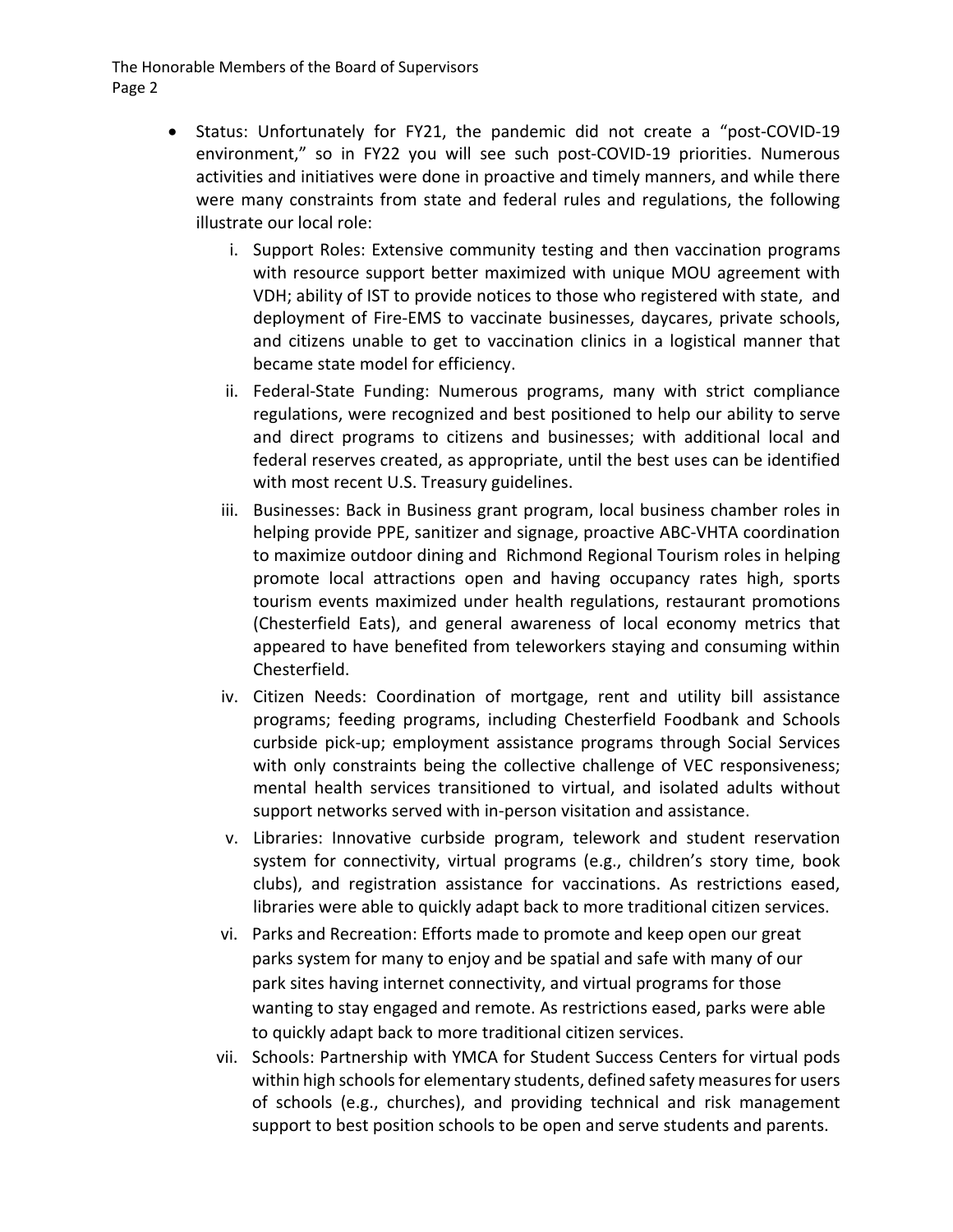- viii. Employees: Mindful and fiscally prudent furlough process for 585 employees, most in part‐time positions, who otherwise couldn't be redeployed or otherwise productive with restricted services with return to service of 342 employees as restrictions eased, vaccination rates of 71% of community goal (community vaccination goal 75%) with no employee COVID deaths (only 3 currently quarantined), and safety protocols (e.g., secured elevators and stairwells) established to best keep the workplace safe for employees and customers.
	- ix. Continuity of Government: Telework and hybrid options expedited to ensure productivity and service continuity with many telework options now defined by revised policies, virtual community meetings held value and will continue to help supplement in‐person meetings in the future for citizen engagement, no Board meetings were cancelled and only one meeting held virtually, and benefit of digital meeting portal to enable citizen comments to give citizens choice in attending any meeting has now become a permanent citizen option going forward.
	- x. COVID‐19 applicable references are also noted in the following specific FY21 priorities: Bond Referendum 2021, Support for Employees, Election Process, One‐Stop Customer Service, and Libraries
- 2. **Revenue Plans** From review of other sources of revenue, seek manners to reduce real and personal property tax burdens, especially elderly and disabled, while also best targeting any new sources to focused priorities (e.g., public safety-teacher pay studies, bond referendum projects, school capital maintenance).
	- The aggressive yet targeted tax relief program included in the FY22 budget provides adjustments to tax relief thresholds for the elderly and disabled to reflect inflationary and social security changes, an enactment of a State constitutional amendment that exempts personal property tax for one vehicle owned by a qualifying disabled veteran, and an increase in the minimum value at which a vehicle is exempt from personal property tax, from \$1,000, to \$1,500, and an adjustment to the business license exemption threshold to better assist small businesses. The county was also the first in region to advertise the maintenance of the real property tax rate as well as laid the framework to monitor housing market conditions for a potential future real estate tax rate adjustments.
- 3. **Bond Referendum 2021** Implement student forecasting modeling and Demand Indicators Report as part of redefined overall bond referendum and long-term revenue funding source(s) for debt and operational impacts.
	- With COVID-related impacts on the ability to hold community meetings and continued refinement of debt capacity for highest priority projects, the 2021 referendum was delayed to 2022. However, efforts are continuing and progressis being made on many debt referendum related projects to not adversely affect timelines; especially as it pertains to middle schools. StratIS, and its associated Demand Indicators Report, have greatly improved data related for student forecasting and other county service demands.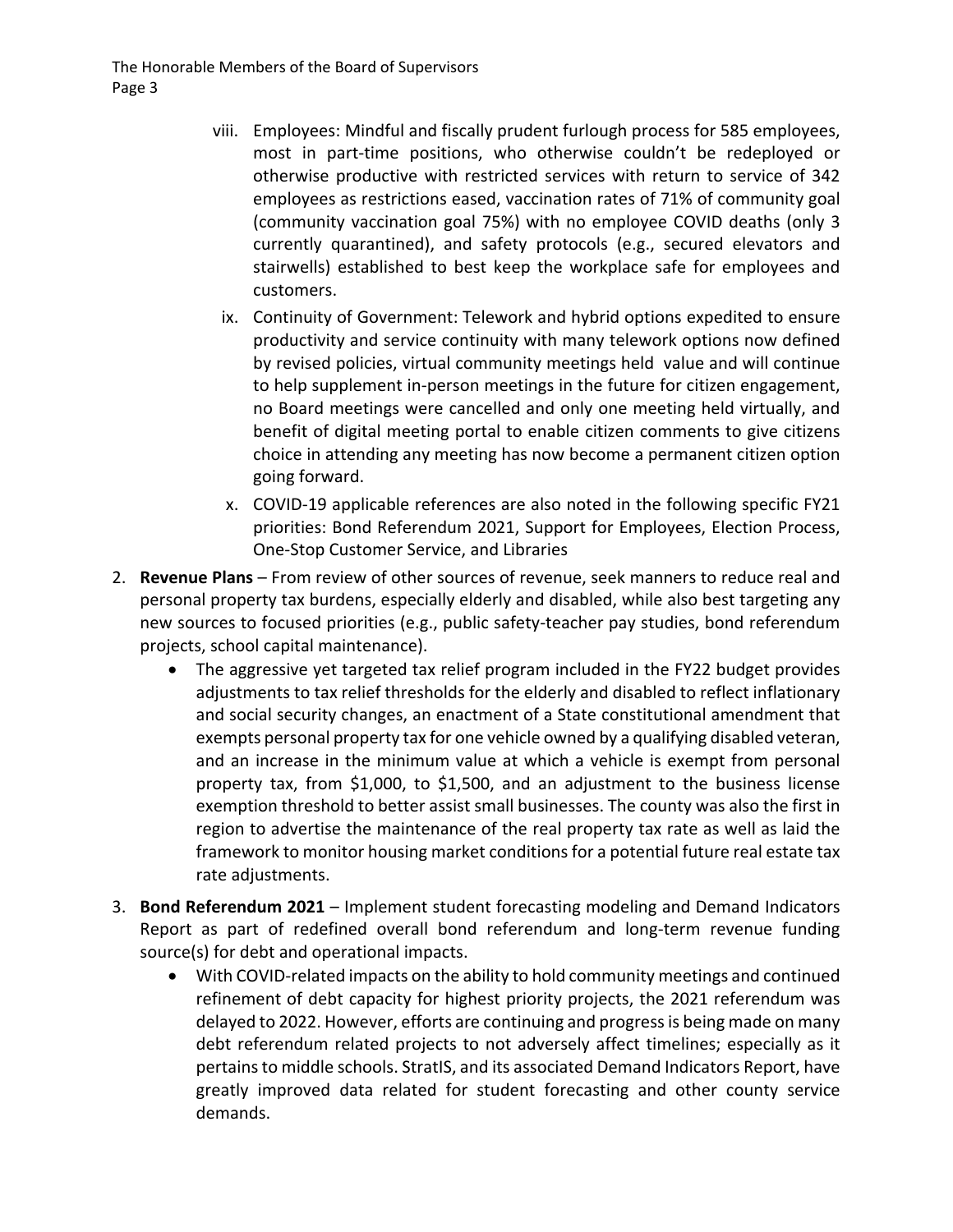- 4. **Support for Employees** Further define best manner to recognize all employees, provide them the flexible work environment to succeed at work and home, enhanced workplace safety (to protect customers also), and competitive compensation and benefits.
	- All full-time employees received a \$500 bonus in December 2020 (part-time benefited \$250) and a 2% merit increase for all employees in January 2021. The number of Career Development Plans (CDP) available has increased to 173 representing nearly 2,600 full‐time and part‐time employees(FY20 had 147 plans) aslessthan 21% of non‐ supervisory employees (18% of full‐time employees) do not have access to a CDP. As a recruitment and retention initiative, all full‐time new hires are now granted 40 hours of PTO leave with all remaining existing full‐time employees receiving the equivalent one‐time leave grant of 40 hours of additional annual or PTO leave.
- 5. **Communications Plan** Develop overallsocial media and communication toolsto engage our community towards issues of relevance and facts regarding Chesterfield, while recognizing challenges of social media issues that arise from state and national issues.
- 6. Board update in March 2021 illustrated the variousstrategies developed and deployed, which are being shared with business associations, including many social media analytic tools that are being used to monitor to ensure the greatest penetration of messaging while helping maintain an awareness of incorrect stories so the county can quickly correct and share accurate information directly to the digital source. **Appointments** – Promote broader citizen participation in board appointed entities, including at-large appointments, to ensure inclusive representative bodies that best represent the Board's interests with individuals serving whose backgrounds best position entities for success.
	- Website enhancements and awareness, together with Board member efforts, have tried to align many more citizens to appointed roles in helping our entities better succeed. There are also greater efforts for at-large appointments to try and represent all districts, where applicable, with more at‐large appointment relationship meetings with designated Board members. There are a total of 63 district appointments and 124 at-large appointments to 31 entities. Annual appointee district meetings were deferred due to COVID‐19 but are expected to resume.
- 7. **Election Process** Ensure enhanced absentee voting processes and demands upon an expected high voter turnout are properly planned and addressed.
	- With the establishment of four libraries as early voting precincts, which others in the region did not do, 145,152 or 71% (100,922 in‐person and 44,230 mail‐in) voters were able to take advantage of this convenience and helped ensure a smoother election day for the remaining 59,428 or 29% voters.
- 8. **One‐stop Customer Service** From initial FY20 reviews, formally define plans and costs specific to areas with services where customers travel between departments physically, online, or virtually to pivot to "one‐stop".
	- Many facets to this initiative, which benefited from Emerging Senior Leaders group that summarized some of their results as part of June 2021 Board meeting: 1) FOIA requests and responsiveness for information; 2) Community Development ELM system; 3) Enhancing in-person customer service experiences (i.e., freestanding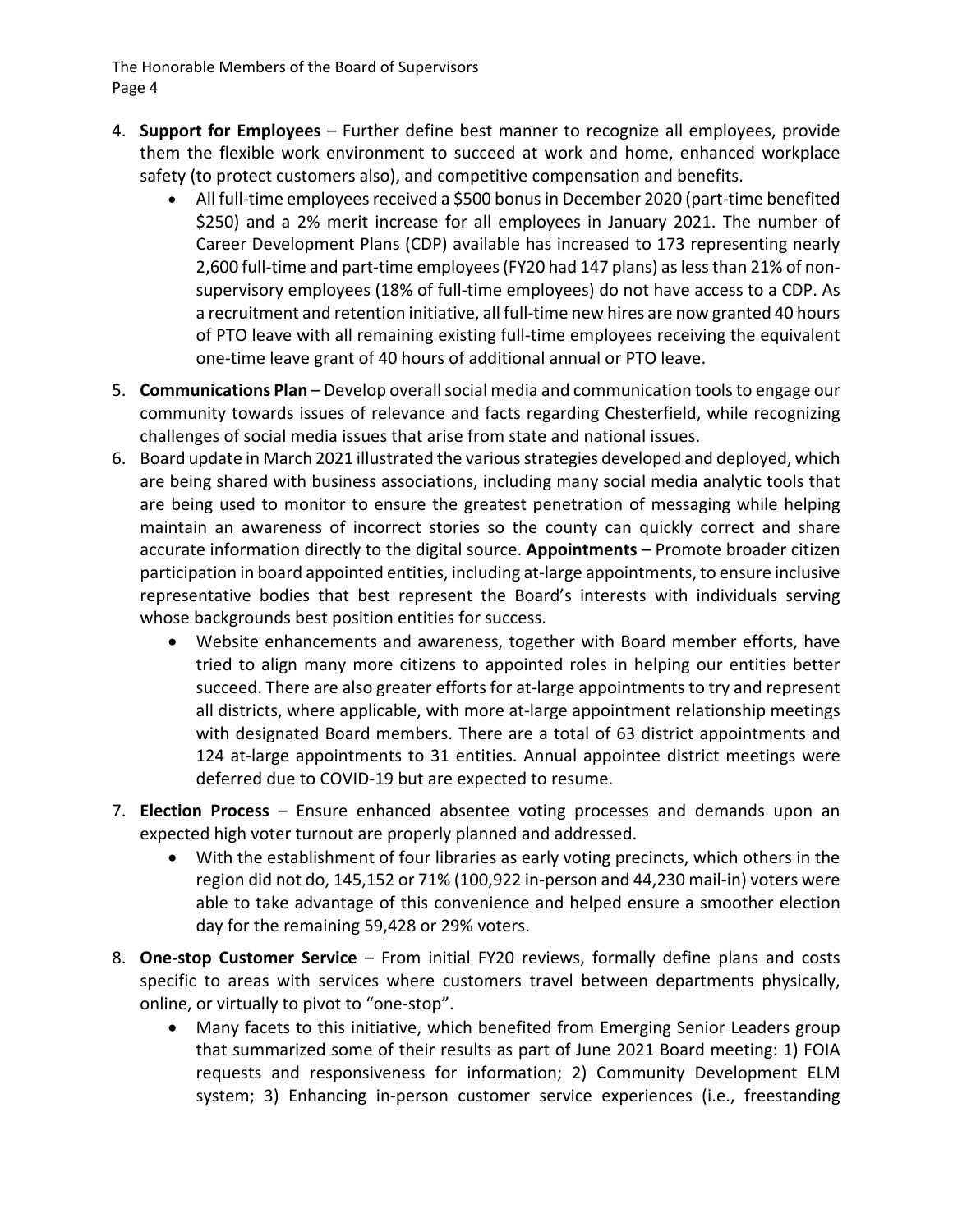> payment kiosk); and 4) COVID implemented virtual practices have provided another option for citizen service and engagement.

- 9. **Citizen Satisfaction Survey** Reinstate 3‐year survey (delayed in FY20) with standard questions to identify trends and customized questions on topics worthy of current citizen, business and Board of Supervisors' interest and analysis.
	- Survey process re-instated in February 2021 with results expected by August 2021 which will be reviewed for potential action plans as part of FY22 Priorities.
- 10. **Sales Tax** Work with State and local officials in gaining better insight into areas of sales tax in order to best understand trends and their sources to help make relevant decisions and provide business analytics to help support our businesses' decision-making ability.
	- Through good working relationships with the State Department of Taxation, data shared with us and the Commissioner of the Revenue (COR), has enabled a timelier and more analytical product to be developed. However, data sharing constraints from COR (data sharing agreement not signed) inhibit additional analytical models or details that are otherwise afforded to many peer localities.
- 11. **Deputy County Administrator** Position new Deputy County Administrator for success in serving the human services and its related functions via orientation and onboarding.
	- Onboarding and orientation processes were conducted.
- 12. **Public Portal for Citizen Concerns and Assistance** Develop one portal and promotional campaign to provide a citizen‐friendly engaging access to report to county officials to then investigate: 1) Fraud, waste and abuse via Internal Audit Hotline; 2) Fraud in Social Services benefit recipients; 3) Complaints in Police and other employee interactions; 4) Crime stoppers tip line; 5) Adult and child protective services tip line; 6) Vulnerable or isolated older and disabled adults; and 7) Other concerns and assistance.
	- One public portal created and available to the public in June 2021 with continual reviews and citizen feedback used to further enhance portal.
- 13. **County Administrator Enhanced Presence** Define roles to further engage with the citizens and businesses (new and existing) via video briefings, social media posts and other activities to support county personnel and related county, community, and business activities.
	- Continued to develop a more personal relationship with all employees through recurring email updates that were appreciated in light of pandemic mitigated in‐ person interactions. Also, a daily COIVD‐Econ email update to many employees, citizens, and business leaders that became weekly recently as pandemic issues fade. Many videos and related social media posts were also created highlighting county pandemic efforts and promoting county attractions (e.g., Perkinson Arts Center). As more interactions are recently easier to engage with employees and citizens, many events and activities are being booked on calendar.
- 14. **State Compensation Board Advocacy** Continue to illustrate to the state the deficiencies and inequitable funding levels provided to Chesterfield's constitutional offices while working with all constitutional officers to recognize the local office roles that greatly assist team Chesterfield in serving our citizens and businesses.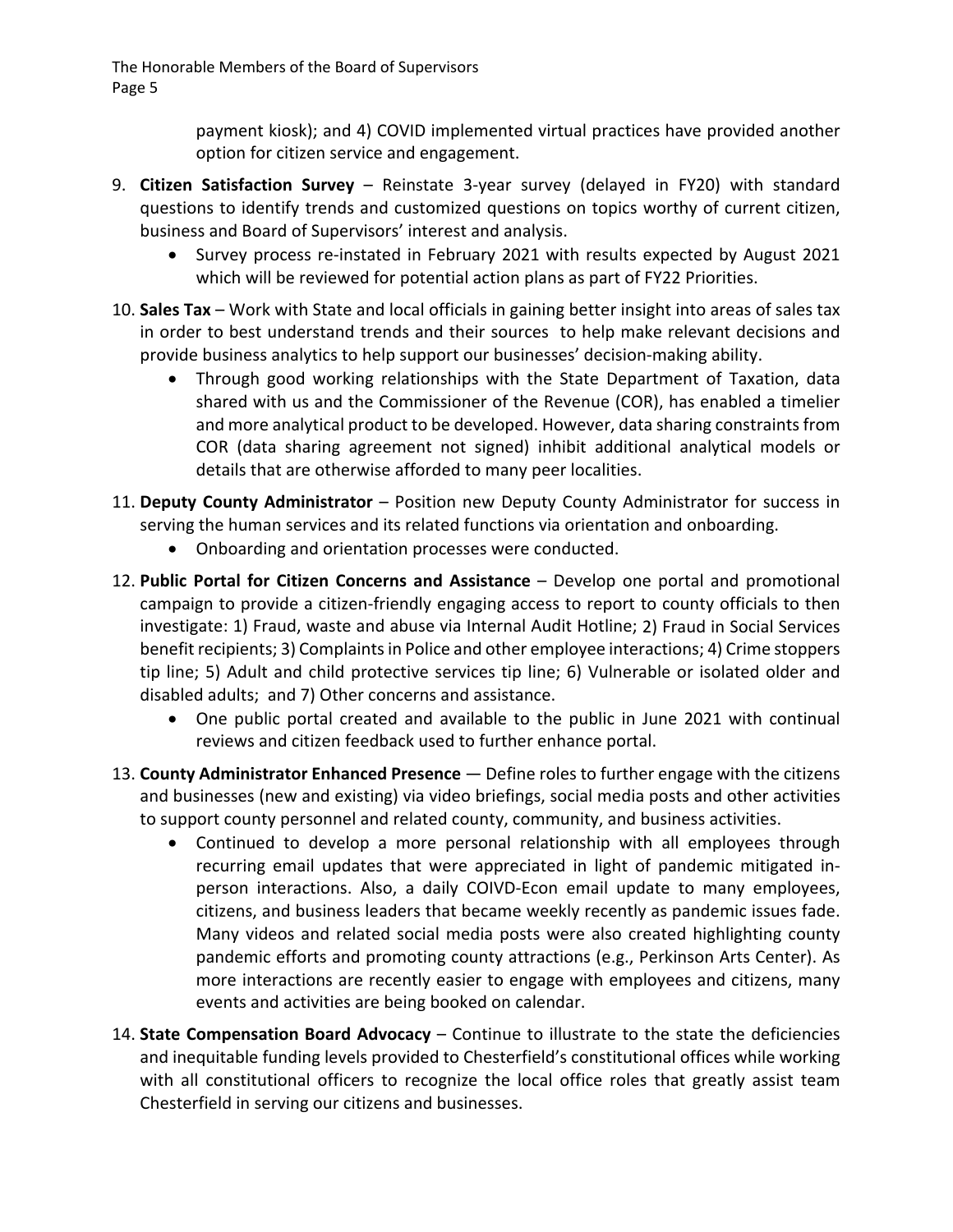> Improvements made in the past year include advocacy with the county's state delegation and various minor advancements at the state level for additional funding, although budgetary constraints of the state still solidify the deficiencies and inequities in funding. Additional efforts will continue in FY22 and each year thereafter until Chesterfield gets its rightful share of funding for these offices. Locally, the county developed a new policy in July 2021 to more clearly define the benefits Constitutional Officers provide at the local level and to authorize cash awards in recognition of these duties they perform for specific local benefit.

#### **Safe and Secure Community**

- 15. **Public Safety Pay Study** Receive final study and determine plan to achieve recommendations within constraints of current revenue base or identification of new revenue sources.
	- Plan finalized in November 2020 and Board implementation action in December 2020 for two phased implementation in January 2021 and April 2021 with financial policies to best position for step increases annually (average 2.8%/step) thereafter that provided for a market‐based plan while negating compression at every step.
- 16. **Public Safety Communications System** Complete tower construction March 2021 and continue project on timeline toward 2023 completion.
	- Tower construction scheduled to be completed by December 2021 with 2023 project timeline still on target and within budget.
- 17. **Public Safety Computer Aided Dispatch (CAD)** Scheduled to go live December 2021 with records and jail management systems to go live July 2021.
	- CAD go-live was May 2021 and Records Management System should be by September 2021.
- 18. **Riverside Regional Jail (RRJ)** To define intentions of RRJ in properly addressing probationary status and related standards of professionally managed jails while also determining short and long-term options to mitigate any risk of Chesterfield inmates assigned to RRJ.
	- Many efforts were made starting with RRJ Superintendent appearance before the Board in September 2020 and followed by November 2020 Board Chair letter back with correction action prompts clearly defined by March 2021. In April 2021, when RRJ was notified by the state that they are at-risk of being decertified; the county immediately sent a subsequent letter to the RRJ Superintendent communicating intent to find alternate arrangements for inmates currently housed at RRJ. In May 2021, the Board held a special meeting to consider wide‐ranging options with input provided by many vested parties which included a framework of a depopulation plan for the 548 inmates in RRJ as of May  $7<sup>th</sup>$ , of which 135 were state out-of-compliance inmates. Current inmate count is 444 inmates in RRJ, of which 77 are state out‐of‐ compliance with initial bed rental agreements being utilized by other facilities.
- 19. **Fire Stations** Open Magnolia Green and begin construction of Midlothian Fire Stations.
	- Magnolia Green opened in December 2020 and Midlothian construction started in December 2020 with anticipated completion by June 2022.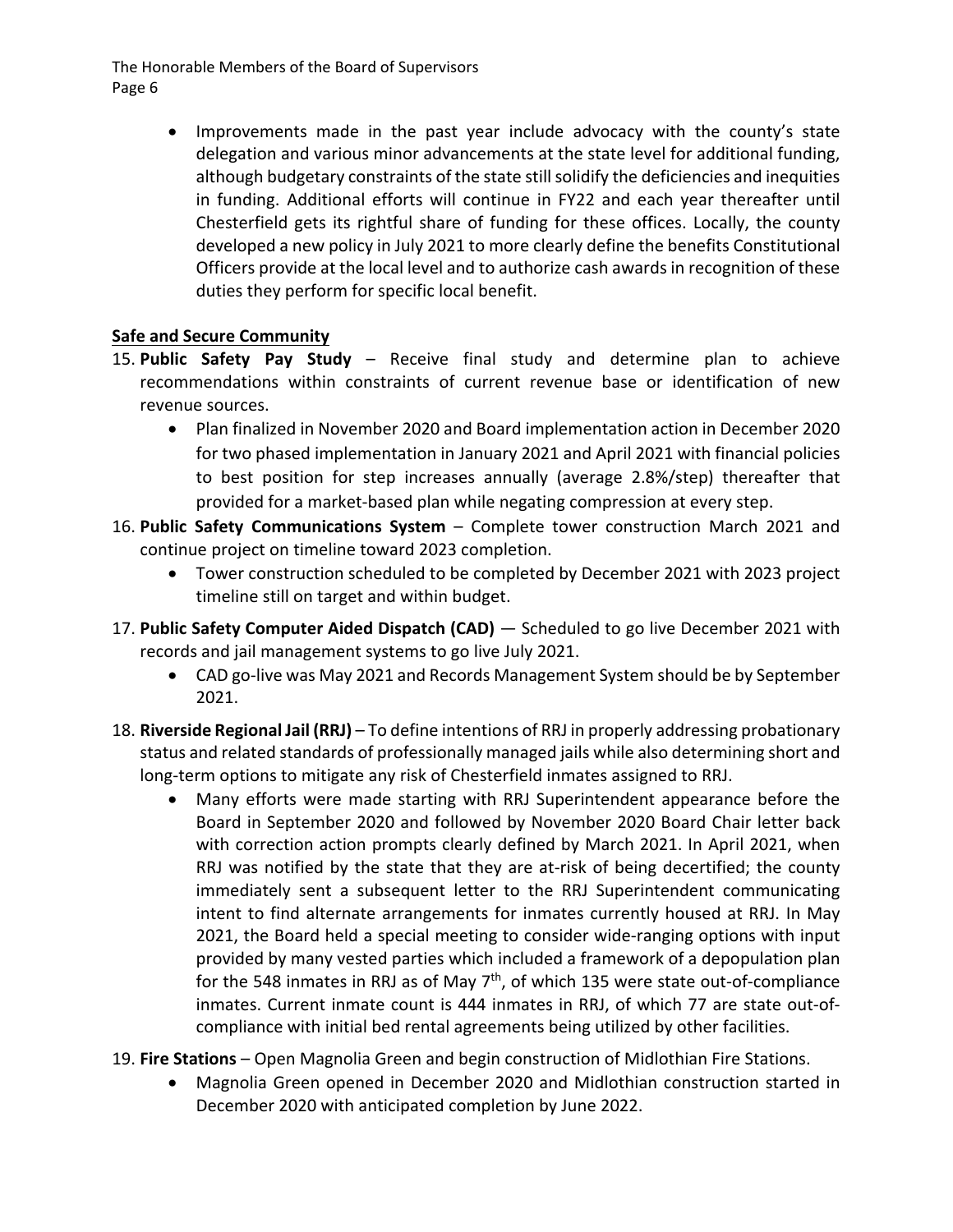- 20. **Fire‐EMS Deployment and Staffing** Receive results of consultant studies and develop implementation plan for improvements where needed.
	- Deployment study draft results being reviewed and based upon feedback from Fire‐ EMS leadership, additional work from consultant is needed to have closure and report in manner that can best be relevant, presented and continue to achieve deployment objectives. In the interim, continued efforts are being made to best position staffing to include a 1.3 relief factor to reduce the reliance on overtime pay for minimum staffing coverage and minimize the occurrences of mandatory overtime.
- 21. **River Deployment** Identify any potential deploymentsites, in conjunction with Falling Creek boat ramp project, for timely Fire‐EMS emergency response river deployment.
	- FY22 Priority to consider all options availed, from initially planned Falling Creek ramp to other potential future access points further east to be best responsive to service calls.
- 22. **Police Recruitment, Retention, and Development** In addition to any pay study recommendations, design the best recruitment, retention, and development programs to ensure we continue to have top‐tier talent throughout the department.
	- Many programs were developed, all in helping to recruit, retain and develop our Police Department into one of the premier departments in the country. Examples include: National billboard campaign ('Thank you, Officers!'); recruitment video targeting pre‐certified officers; numerous virtual career fairs and informational sessions; LinkedIn platforms created; and weekly info podcast for applicants. Additionally, the Recruit Readiness Program enabled applicants to voluntarily enhance their physical fitness by participating in exercise with the department wellness coordinator helped minimize recruit turnover.
- 23. **Police Deployment** Using the latest technology tools to strategically deploy our police officers to serve our citizens while ensuring the safety of the officer.
	- After careful research of data-driven models, the need for an additional division (Falling Creek) was determined to be an effective strategy and proactive hiring practices enabled mid‐year implementation with results are already being recognized (crime rate decline 18.8% from most recent trend analysis).
- 24. **Courts Improvements** Fully implement the audio‐visual upgrades in all Chesterfield courts while also reviewing the courts facilities study's recommendations and implementation strategies.
	- Completed AV upgrade in 17 courtrooms and additional ancillary spaces for all courts plusfour remote spaces and with remaining project funds, analyzing a digital evidence management solution. Urgent needs that were identified in the facility study were funded in FY22 (e.g., Sheriff vehicle sallyport). Long-term recommendations for facilities are slated for further review in FY22 to determine next steps for FY23.

#### **Robust Economy**

25. **Teleworking** – Promote our quality of life traits needed by employers, local and from afar, to enable them to best position for a telework mode of operation for their employees to live and work from Chesterfield.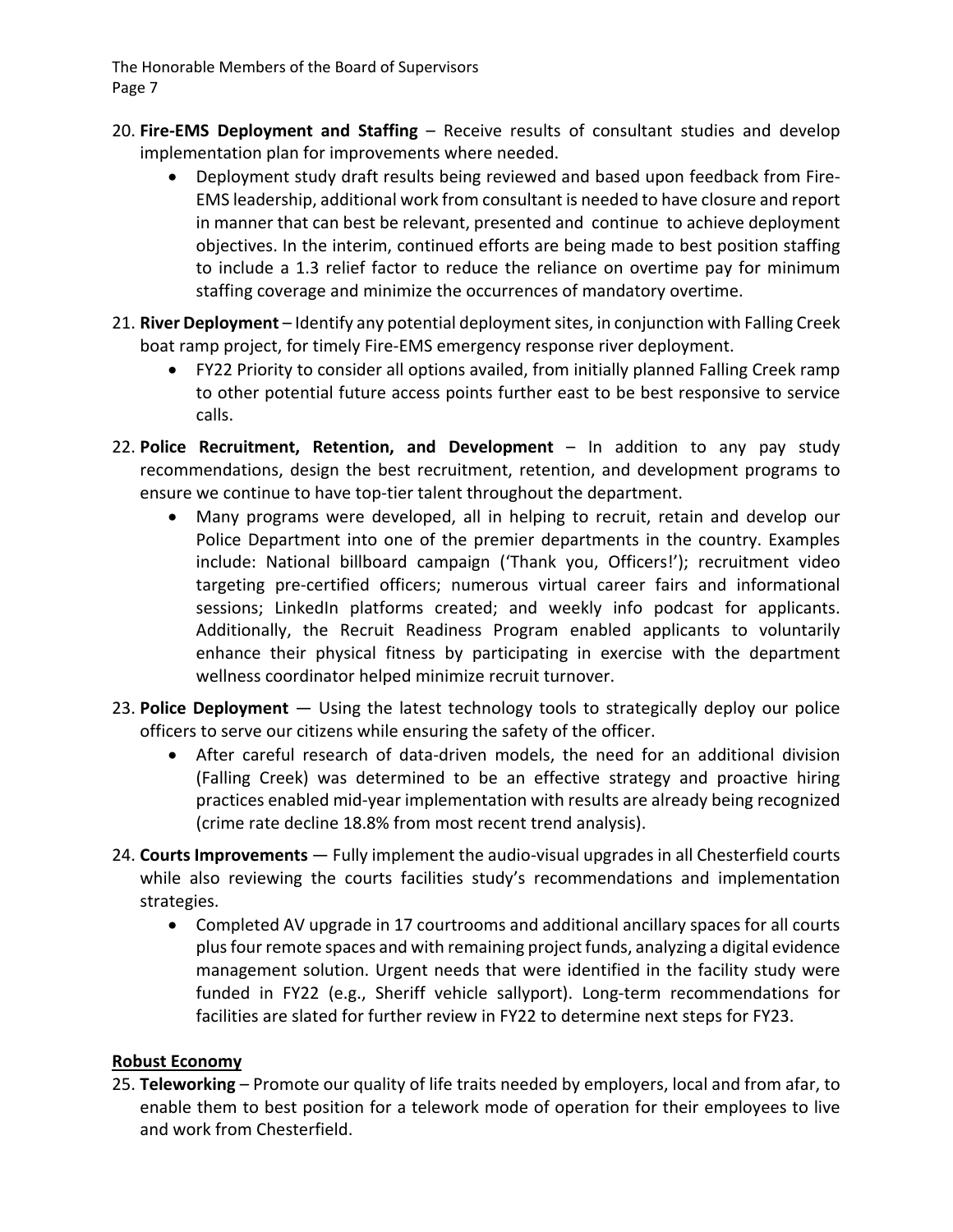- EDA contracted with SIR and West Cary Group to study the telecommuting patterns and demographics of Chesterfield's remote workers. Study will include marketing and branding to get recognition for Chesterfield as the live, work and play community and attract more of those workers. For county employees, models created to help 2,100 employees who pivoted to telework to gauge what portion can continue to do so permanently or intermittently if it first meets customer needs and secondarily, employee work-life balance goals. LinkedIn ranked the Richmond region in 2021 as the 9<sup>th</sup> best area in US to seek a job.
- 26. **High Tech Destination** Define how best to gauge being a destination for high tech businesses, life sciences pharma and data center‐related businesses and deploy strategies as applicable.
	- Economic Development is leveraging the Greater Richmond Partnership's marketing efforts for targeted tech industries focusing on opportunities in pharma, data centers and micro‐electronics as a result of regional research and COVID impacts on those tech sectors.
- 27. **Prospects** Bring to fruition the variety of announced and unannounced prospects that have continued to show interest in the county.
	- Economic Development continues to see strong prospect interest in the county. COVID resulted in more companies considering reshoring some of their manufacturing and supply chain models are changing to decentralize some of the distribution of products. Many prospects are well into their due diligence and we are working with them to close the deal. However, due to a business climate of fierce competition, many companies are not publicizing location or expansion decisions.
- 28. Potential Business Sites Recognizing the availability of new prospect sites is becoming more limited, identify future sites and work to ensure infrastructure and other amenities exist to best position them for desired business prospects.
	- In December 2020, the Board appropriated \$13 million to the EDA for the subsequent acquisition of upper Magnolia Green's 2,000 plus acres for long‐term consideration and land use planning to lower burden of traditional suburban residential homes. In June 2021, the Board appropriated \$4.5 million for the acquisition of 47 acres which included Southside Speedway forfuture plansto be developed. In July 2021, the Board approved a public hearing in August 2021 for \$20M to the EDA for purchase of additional sites of Spring Rock Green and Adeline Acres with respective long‐term plans for both.

#### **Healthy Living and Well‐being**

- 29. **Inclusion, Diversity and Multiculturalism** Continue to engage all communities, ethnicities, and religions to recognize the value the county places on good relations with all and to position all for pathways to engage and live, work, play and learn successes while also continuing to strive to have a workforce that is reflective of its citizens.
	- Strengthened partnerships with various organizations to provide needed resources and services to diverse communities (e.g., community testing events, Chesterfield Foodbank, Community Conversations, additional Police engagement and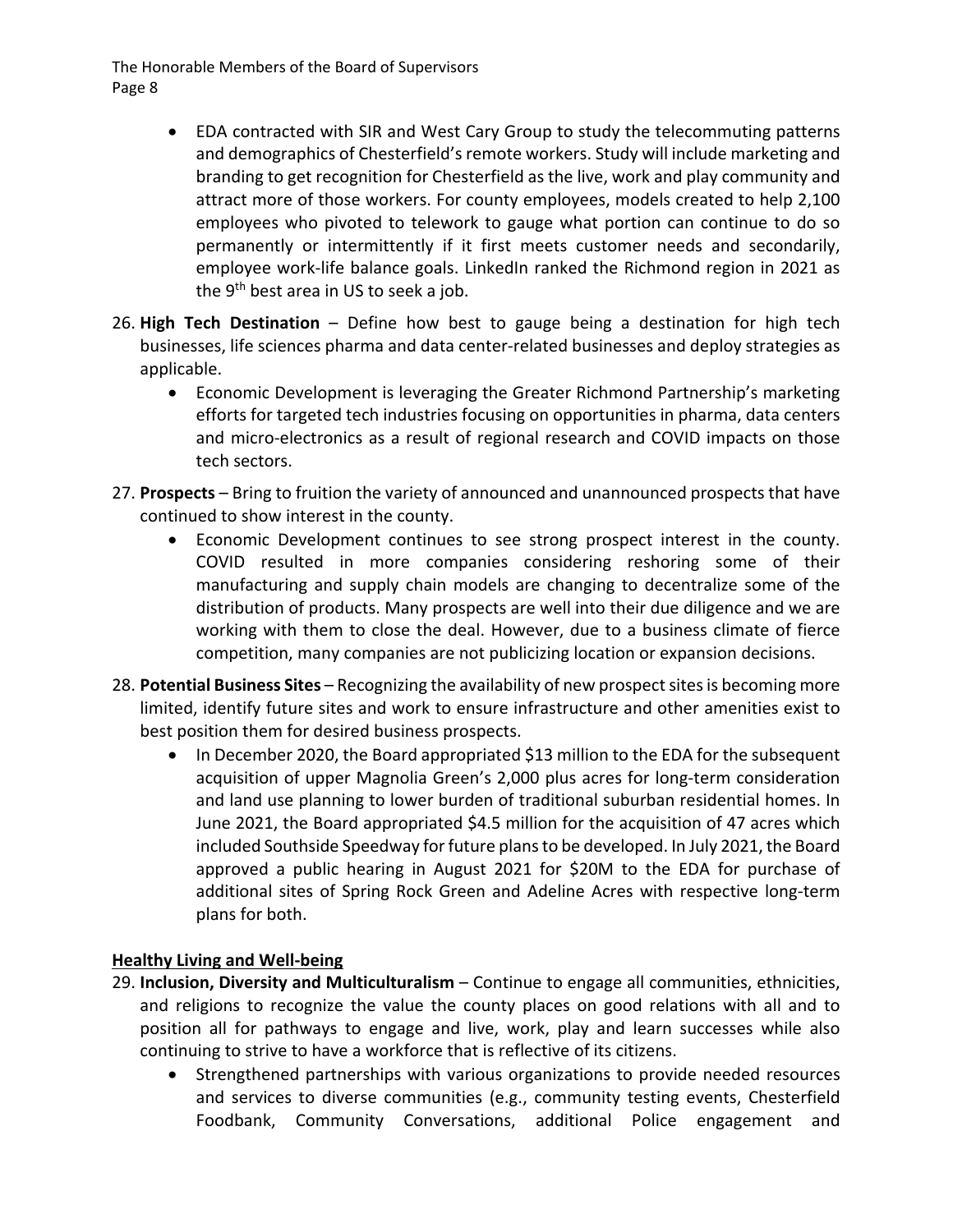communications, etc.). The county also maintained and updated the newly established Know Your Rights website, established a Diversity and Inclusion "Think Tank" employee workgroup, expanded diversity of library programming, broadened citizen opportunities to celebrate the legacy of Dr. Martin Luther King Jr. in partnership with Virginia State University (VSU) and Hands‐on Greater Richmond, and transitioned the 32<sup>nd</sup> Black History Month Celebration programming to a virtual format in partnership with VSU and county and school staff. A planned SPICE festival is scheduled in August 2021 celebrating the diversity and cultures of the county's citizens.

- 30. **Welcome Package** Work with Richmond Association of Realtors, Chesterfield Chamber of Commerce, and others to further welcome all new citizens and employers with an array of relevant information about Chesterfield and welcome messages from county officials.
	- A welcome letter from the county and the respective Board of Supervisors member was created for all new residents and was expanded to include highlights of different resources. This resource is ideal for inclusion in a packet that the Chamber of Commerce can use during business recruitment. Additionally, improvements were made to the county's "At-a-glance" website to best position the site for new citizens, as well as existing citizens, to easily access relevant and engaging information.
- 31. **Dutch Gap‐Henricus** Collaborate with Dominion Energy on the next phase of the MOU in allocating capital funding to enable alternative access to Henricus and Dutch Gap, and new boat ramp access providing Dominion Energy the best opportunity to comply with State requirements to remove the coal ash.
	- December 2020 Board meeting amended the MOU with Dominion Energy for \$68 million reimbursement to fund the projects with Board appropriation occurring June 2021, enabling all projects to proceed.
- 32. **Re‐purposing School Buildings** Complete transition of Perrymont and identify future short and long-term utilization options for the old Matoaca Elementary School.
	- Perrymont's efforts for human services non-profit are best positioned for another location, therefore Perrymont is continuing to go through various interested parties that can bring a quality investment to the site. Community Enhancement and Parks & Recreation are collaborating to determine the future of old Matoaca Elementary School once it is turned over to the county in September 2021.
- 33. **Perkinson Center for the Arts and Education** Closely monitor construction progress and work with Arts Foundation to ensure a 2020‐21 program can commence, post COVID‐19 restrictions, that can be heavily promoted by Chesterfield and region to citizens, businesses, and visitors.
	- Arts Center completed in November 2020, but with COVID restrictions, only virtual and small gatherings have occurred until its grand opening in June 2021 with the announcement of a full 2021‐22 season. In addition to various support agreements with the county (e.g., custodial), our HR resources are being used for the hiring of their next Executive Director. The county is partnering with the Arts Center to hold the SPICE Festival in August.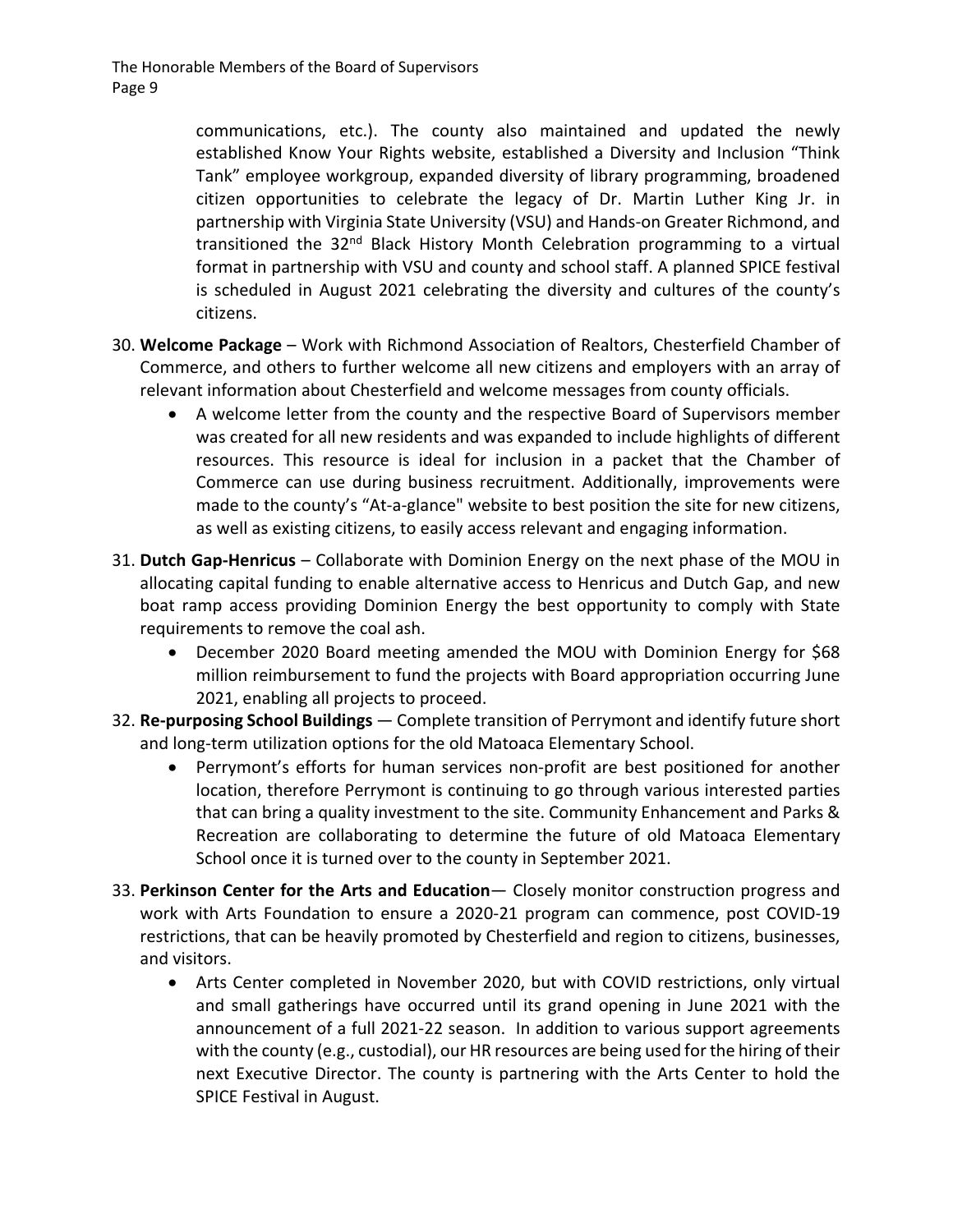- 34. **Financial Independence** Develop and collaborate with community partners to support service needs, including workforce development‐employment opportunities with established metrics for able‐bodied individuals.
	- Social Services established both a presence at the VA Career Works location in March 2021 as well as six new collaborative initiatives with community partners to include Economic Development. Examples of metrics for able‐bodied adults include the number of citizens whose need for assistance is reduced and the salary earned by those obtaining employment.
- 35. **C‐Fit Community** New organized group of individuals and community groups for the betterment and overall well-being of citizens via culture of positive change that enhances their health, well‐being, and quality of life.
	- C-Fit Community was established as a 501c-3 nonprofit to which the county provides staff support. Board establishment and sponsorship roles were defined (e.g., OrthoVirginia multi‐year commitment, Tommy West Foundation grant). The Executive Committee began holding Board Meetings in the first quarter of 2021.
- 36. **Parks and Recreation Center and Headquarters** Start transition from old elementary school into a Parks and Recreation Center and headquarters.
	- Project started in April 2021 and is expected to be completed by November 2022. Expected completion for park enhancements at that location is Fall 2023.

#### **Thriving Communities**

- 37. **Enterprise Land Management (ELM)** Fully implement new community developmentsystem which will serve as a base for a more efficient and effective development review that greatly assists applicants, citizens, businesses, and other interested parties.
	- System initially went live December 2020; and after additional training of employees, applicants and other interested parties, full utilization of the system occurred in February 2021. Continued training and quality control enhancements are helping employees and applicants to fully utilize system resources.
- 38. **Planning Department Leadership** Hire new Assistant Director to be coordinating agent for developers, citizens, and other key stakeholders to identify and rectify any constraints in process while ensuring quality control.
	- New Assistant Director hired February 2021. The organizational structure of planning and its initiatives have positioned the department well for success with a retirement and an additional Assistant Director hired recently. Together with key vacancy staff recruitments occurring, the department should be positioned strong organizationally going forward.
- 39. **Development Constraints** Identify all regulatory constraints for initial timely updates of ordinances and policies prior to complete zoning ordinance revision.
	- Major projects in FY21, in addition to the overall Zoning Ordinance Modernization project, include updates in‐process with Planning Commission work program for Industrial Districts, Townhouse/Multi‐Family District, creation of a Small Lot Zoning District, Mixed Use Zoning District, and an analysis of Special Exceptions.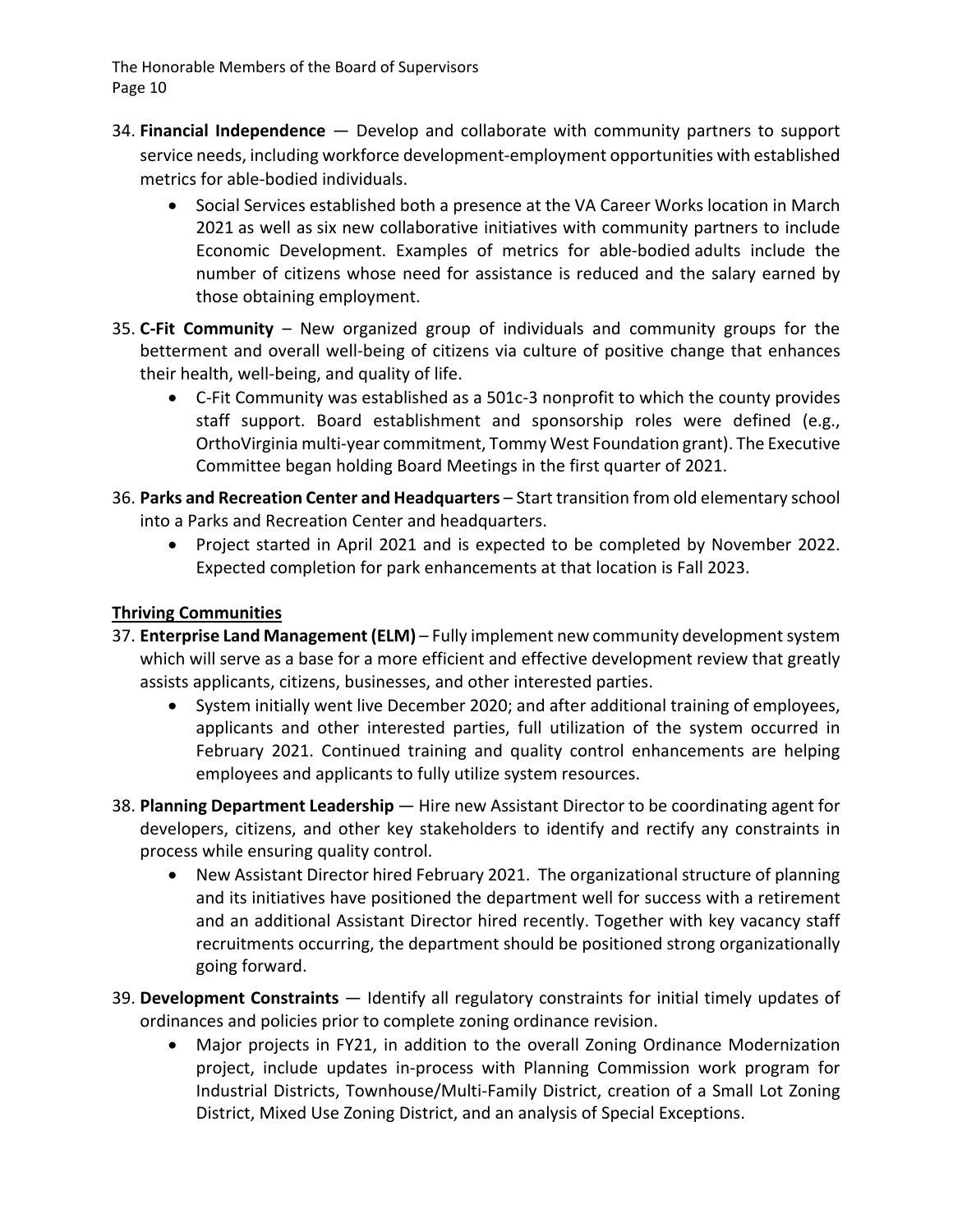- 40. **Development Service Metrics** Develop metric for all planning cases from submittal to site plan approval to best illustrate the status of such case with developer, citizens and others surveyed to best evaluate process and remedy any development constraints, as applicable (see prior priorities).
	- Reporting is being developed as part of the ELM project to determine timeliness of review processes, including assignment of time to the county and development side.
- 41. **Housing Markets** Review array of existing and planned housing products(e.g.,single family, multi-family, townhomes, mobile homes) and their rental or owner-occupied status to best position future housing products and their developers in appropriate areas for success.
	- Updates to the Townhouse and Multi‐Family Zoning Districts are underway; tenets of successful multi-family developments are being developed. For first-time, a joint Board presentation was held in June 2021 to include Better Housing Coalition, Home Builders Association of Richmond, and Richmond Association of Realtors.
- 42. **Connectivity** Through strategic transportation projects, connect neighborhoods with each other, businesses, and local assets (e.g., parks, schools, libraries) via roads, trails, and sidewalks.
	- Staff has successfully implemented Community Connectivity funds to develop successful projects including N. Courthouse Library Trail and other similar efforts countywide. Staff has developed a "Sidewalk Prioritization Tool" to assist with defining and prioritizing such projects. FY22 Budget allocated \$3M for connectivity and leveraging TAP program.
- 43. **Road Closure Mitigation** Formalize plans to mitigate road closures, especially in communities that become stranded during heavy rain events.
	- The highest priority and most closed heavily traveled road is Otterdale Rd. A November 2020 Board action approved a project to raise the bridge height for one of three bridges; future plans are in‐place for two bridges at other crossings along this road to mitigate and hopefully negate future road closures during high volume rainfall. This is helped further with Representative Spanberger's \$1 million community impact grant proposal.
- 44. **Central Virginia Transportation Authority (CVTA)** With the newly established CVTA and its additional CVTA funding sources, determine best manner to achieve relevant transportation priorities sooner.
	- In December 2020, the Board appropriated \$20.7 million for the local 50% share of new CVTA revenues due to Chesterfield. This funding will support projects that include Woolridge Rd. extension, Nash Rd. extension, Willis Rd. interchange planning and Powhite extension to Woolridge Rd.
- 45. **Unique Transportation Assets** Further plans for both the regional bike trail connecting Ashland to Chesterfield and the revitalization of the Ettrick Train Station.
	- Fall Line Trail ground‐breaking held October 2020. Chesterfield has obtained \$12.7M in funding for five projects along the proposed trail route. The Bessie Lane Revitalization Project to enhance entry to the Ettrick Train Station is currently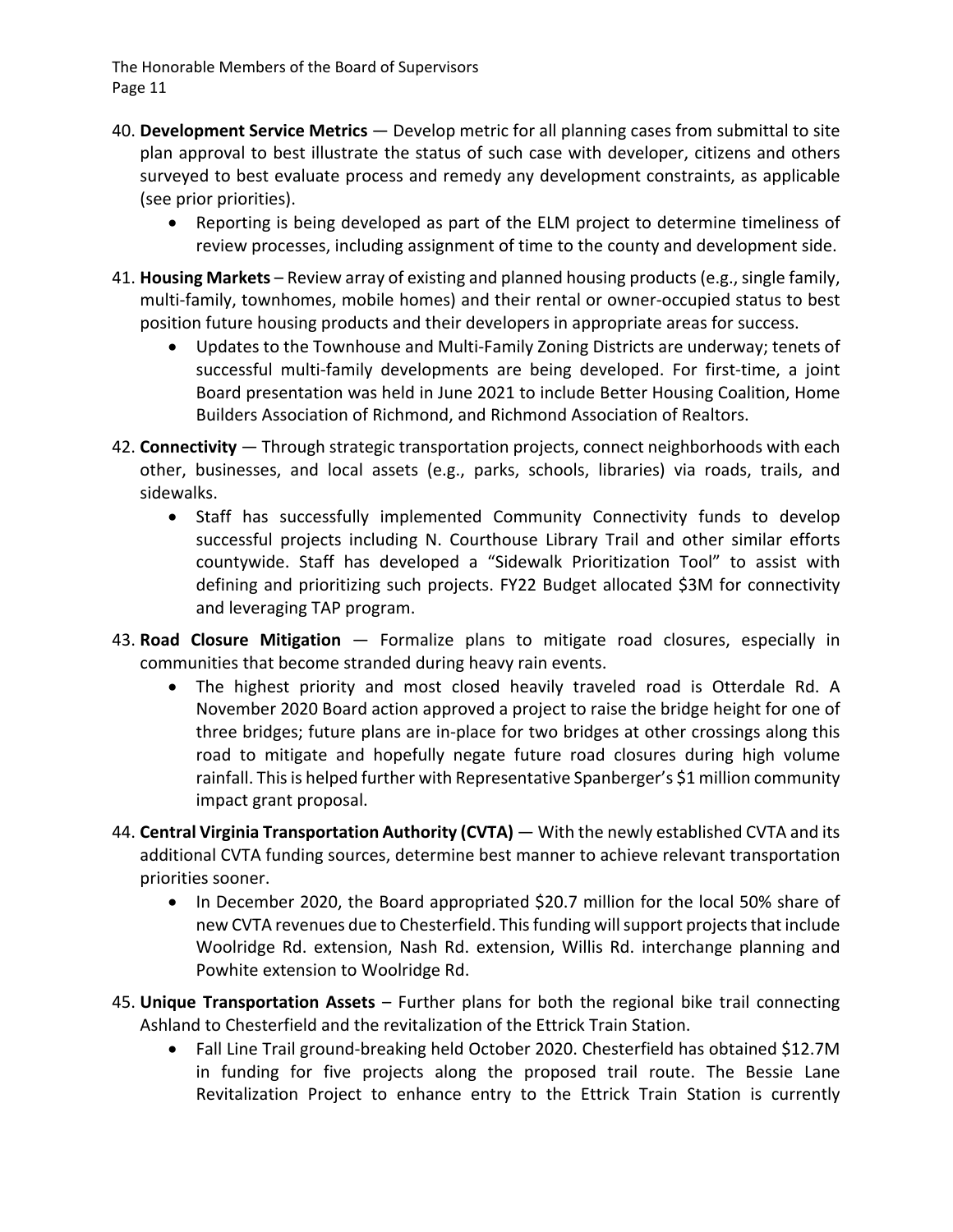> underway with completion anticipated by Spring 2024 and helped further with Representative McEachin's \$1 million community impact grant proposal.

- 46. **Public Utilities Water Short‐Term** Initiate project to best protect Addison‐Evans water treatment plant, work with City of Richmond in regard to Huguenot pump station‐storage and Jahnke pump station to mitigate future downtime.
	- County is working to obtain funding for a redesigned flood wall at Addison-Evans and upgrade pumps from the City in anticipation of future needs.
- 47. **Public Utilities Water Long‐Term —** Further next steps in securing the fourth water supply in lower Appomattox River.
	- Preliminary permitting work on the fourth water supply continues.
- 48. **Recycling** Working with Central Virginia Waste Management Authority (CVWMA), develop a request for proposal that will best preserve the services enjoyed by all CVWMA customers for the long-term and provide opportunities for other non-CVWMA eligible citizens and businesses to access such service.
	- Request for proposals issued in March 2021 with notice to award in June 2021 to best position all localities with options that work for their desired service and funding models. The county will begin reviewing all the manners under the contract to design the best program for the citizens, which is currently working well as an opt‐in program for all users covering 100% of the contracted fees.

#### **Learning for a Lifetime**

- 49. **Libraries** Maximize libraries' space to safely serve employers, parents, students, and citizens to work safely and provide an array of new services (e.g., self‐check‐out, Registrar's office assistance, student virtual learning sites).
	- Four libraries served as early voting precincts. Libraries opened early on a reservation system for virtual learners/teleworkers and curbside services provided safe transfer of books and materials to citizens. Self‐checkout kiosks have been delivered and will be configured and installed in Summer 2021.
- 50. **Midlothian Library** Have project defined to the extent when economic issues return, it is initiated to bring closure to past bond referendum.
	- Design development phase underway. Estimated project completion Spring 2023.
- 51. **School Capacities** Implement capacity planning model to define the capacities and constraints with strategies defined for additional space, new schools, and redistricting.
	- StratIS system, a shared information database, produced the first student demand forecasts in February 2021 aligned with CIP model to address capacity issues, that are also prompted via the model for other capacity reduction strategies (redistricting, , CTC Hull Maximization, old Harrowgate ES pre‐K, new private school impacts, larger capacity rebuilds and new schools).
- 52. **Teacher Pay Study** Receive final study and determine plan to achieve recommendations within constraints of current revenue base or identification of new revenue sources.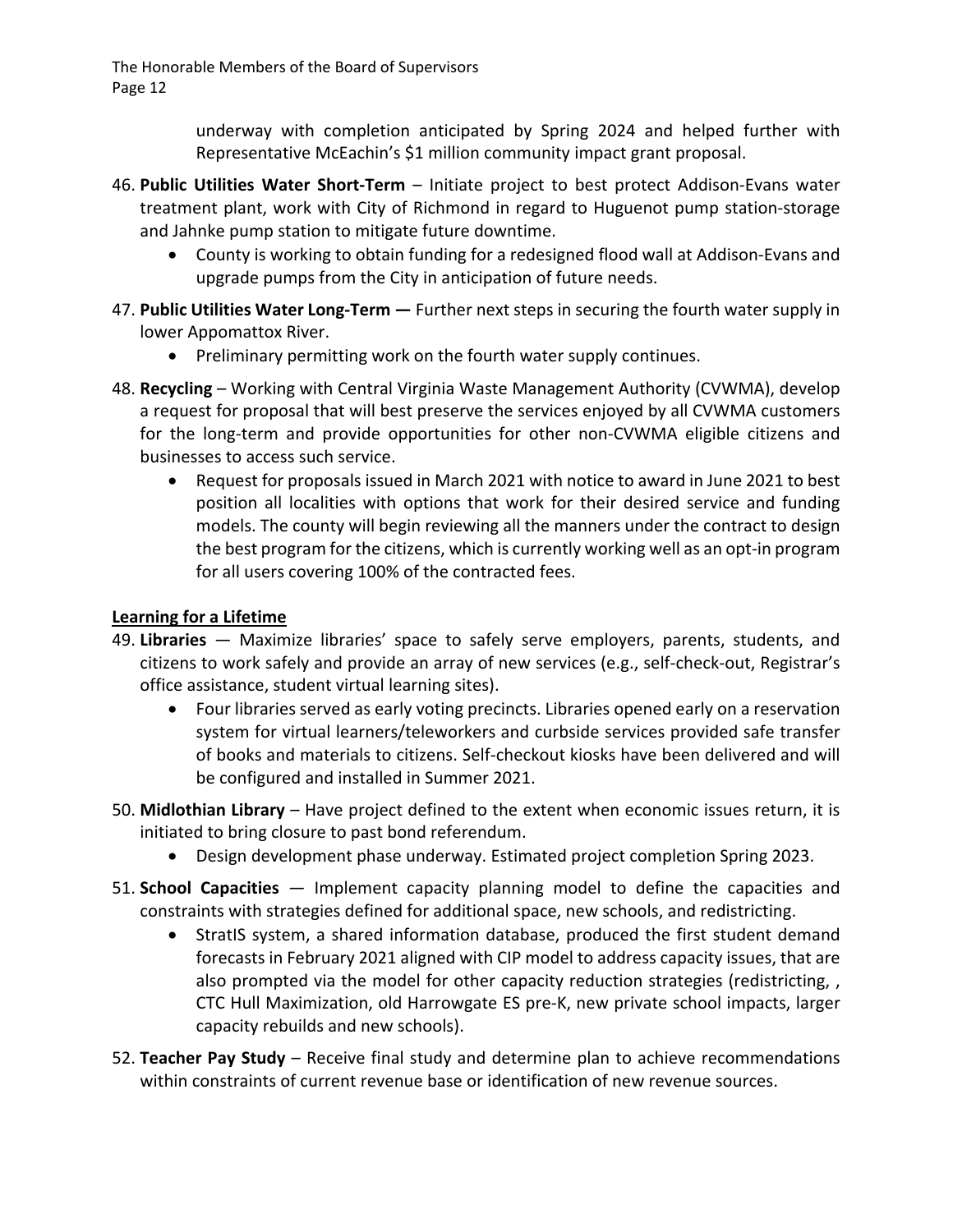- Received study findings in November 2020 and implemented funding strategies to also include an additional step increase to best align with current fiscal year for total cost of \$28.7 million and part of FY22 operating base budget.
- 53. **School Capital Maintenance** Define plans and reporting to ensure all schools are maintained to certain levels, including HVAC.
	- Facilities policy completed and signed in January 2021.
- 54. **School Accessibility** Define county role and resources required, as applicable, to provide oversight and promotion of school assets when not in use as a school (e.g., church activities) or otherwise partner with schools to ensure a united goal of accessibility.
	- School policies changed to prioritize county government usage of facilities, grant physical accessto Parks and Recreation staff and others, and increase county decision‐ making on cancellations and inclement weather closures on evenings and weekends.
- 55. **School Partnerships** Continue our partnerships with the consolidation of our print shops, centralized warehouse plan, and construction of new fleet facility and CTC Hull fuel site.
	- Print Shop consolidation complete January 2021.
	- Centralized warehouse plan Environmental assessment of Fulghum Center completed May 2021. Scope of work for Marsh hangar restoration is complete; procurement document being developed and programming and design beginning July 2021.
	- Fleet Bidding complete in June 2021 with estimated construction duration of 12 months (occupy building summer 2022).
	- CTC Hull Fuel Site Substantial completion of site work by September 2021 with remaining work to be completed late 2021 due to materials lead time.
- 56. **Old Harrowgate Elementary School** Develop short‐term and long‐term plans, and county and school roles, that best utilize the old school to serve students, parents, and citizens.
	- A Pre-K dedicated school will enable focused instructional efforts in a unique and pre-K friendly manner while also removing the capacity constraints that arise from 350‐ 500 pre-K students and the space they need at traditional elementary schools.
	- Drone park site design completed. Expected to be open late Fall 2021.
- 57. **3rd Grade Reading Level** Refocus energies and plans, even when virtual, to recognize the vital importance of attaining  $3^{rd}$  grade reading level scores to best position  $3^{rd}$  graders for lifelong success and provide pathways to further educate those with low reading levels, regardless of their age.
	- Because COVID-19 disproportionality affected young children, county efforts included both a more intensive focus on childcare as well as a partnership with school officials to continue to look for best practices to measure success for  $3<sup>rd</sup>$  grade reading level obtainment. Opportunities for reading enhancement were explored by a county workgroup that included representation from a variety of county departments, schools, and outside partners such as Smart Beginnings. Additionally, the Chester Early Childhood Learning Academy opened during FY21 and is anticipated to have a positive impact on reading at an earlier age.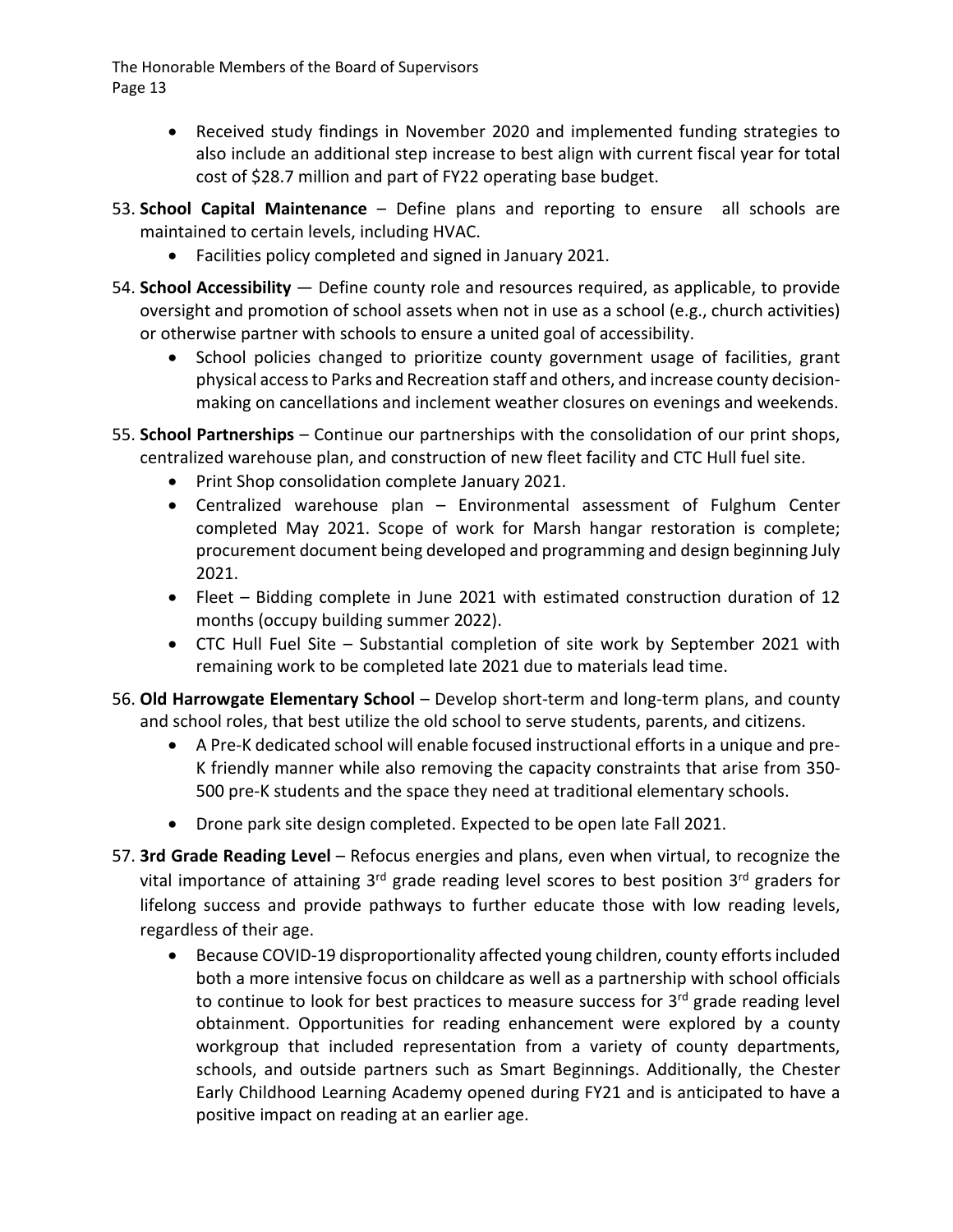- 58. **Local Government Education** Develop a weeklong program that more formally enables Board members and employees to reach as many students as possible about local government and civics, including constraints imposed by state and federal government.
	- Building off the Future Community Leader Certificate's curriculum of high school students learning about local government and interacting with elected officials, Youth Services worked to implement a new initiative for Local Government Awareness month in April. Citizen Information and Resources is partnering with Communication and Media and Curriculum Guides from schools to create an engaging video highlighting the civic process of local government and showcase different careers in government.
- 59. **Academy Alumni** Further coordinate amongst all of our academies a structure to best inform all graduates of activities of the county and their role to help volunteer and engage in such activities, and to help share stories of interest on social media.
	- Academy alumni of both the Government Citizens Academy and My Chesterfield Academy were engaged through regular emails to highlight information and community learning opportunities. Annual State of the County highlights were shared with the group and meetings set up to ask further questions and be engaged.
- 60. **Broadband and Wireless Report** Issue first annual report with constraints and strategies to overcome underserved areas and populations in accessing high speed internet.
	- Board of Supervisors was briefed in June 2021 and presentation to be delivered at the August 2021 Board meeting.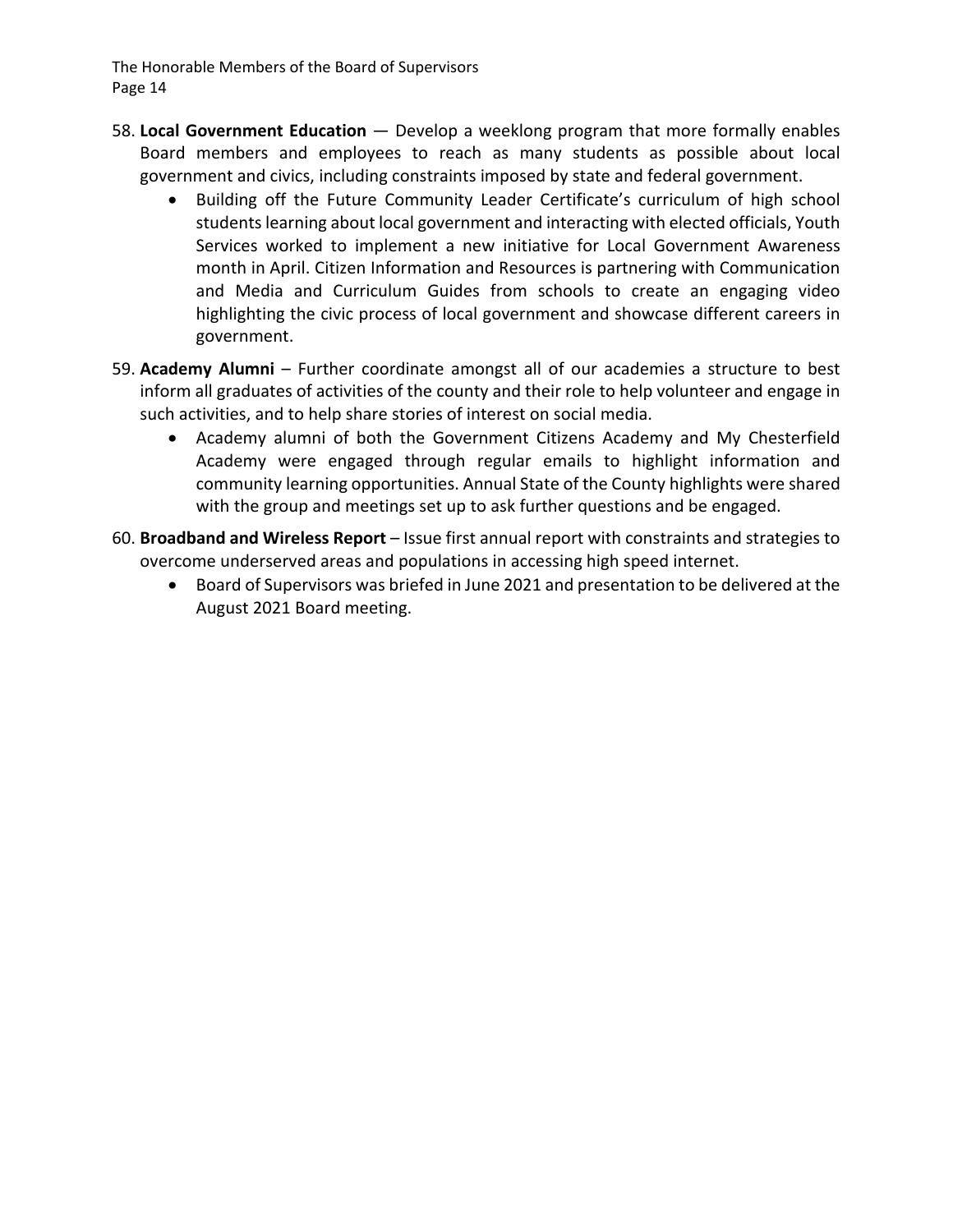## **FY22 Priorities**

#### **Everyday Excellence**

- 1. **Regional Cooperation –** Illustrate the many manners of regional cooperation and collaboration amongst neighboring localities identifying any opportunities for enhancement **(2021 Board Chair Goal)**, including the many regional assets with varying partnerships to support roles provided to regional organizations (finance, HR, internal audit).
- 2. **Redistricting –** Utilizing census data, perform 10‐year update for our magisterial districts in compliance with all federal and state regulations.
- 3. **Federal and State Funding –** COVID‐19 and related economic funding provided to county, together with any year‐end surplus funds, to be best deployed and leveraged to best position county for long‐term success.
- 4. **Real Property Tax Rate –** Develop FY23 Budget with premise to reduce real property tax rate burden through reduction in the 2022 real property tax rate.
- 5. **2022 Bond Referendum –** Develop a November 2022 Bond Referendum supported by StratIS to best leverage the county's debt capacity for public safety, schools, parks, libraries, and roads, and if there is an additional goal to reduce the real property tax rate, then formulate plan through a singular referendum question incorporating bond projects and the potential for a meals tax funding source.
- 6. **Cybersecurity –** Further ensure that cybersecurity threats are best mitigated through pro‐ active system controls, modernization efforts, alignment to national standards, data exchange governance controls, employee training and testing as well as other best practices
- 7. **Virtual and Online Tools –** From lessons learned during the pandemic, continue to utilize and perfect online and virtual tools to best serve citizens and businesses as alternative manners to in‐person gatherings or when logistical constraints may arise (e.g., Emergency Operations Center), while also supporting in‐person community meetings and other gatherings to best re‐engage with one another.
- 8. **Citizen Survey –** Receive results of the Citizen Survey and through careful reviews, determine what additional measures are needed to ensure the county thrives on all matters of relevance.
- 9. **Early Voting –** Position five librariesfor the additionalscope of early voting to allow all eligible citizens the opportunity to vote early and further review post‐election any additional scope of libraries or other venues for 2022 elections.
- 10. **One‐Stop Service Center –** With the future transition of Virginia Credit Union building with its drive thru services back to 100% county owned and operated, perform an analysis of options to best bring a one‐stop customer service experience.
- 11. **Podcasts –** Increase communicative manners with a recurring Podcast production available through many streaming services as well as a new county blog that will better tell the county's many stories.
- 12. **Special Recognition Website –** Develop one website resource for fellow employees, citizens, and other interested parties to review county, departmental, and employee special recognitions (e.g., awards, accreditation, employee certifications, professional association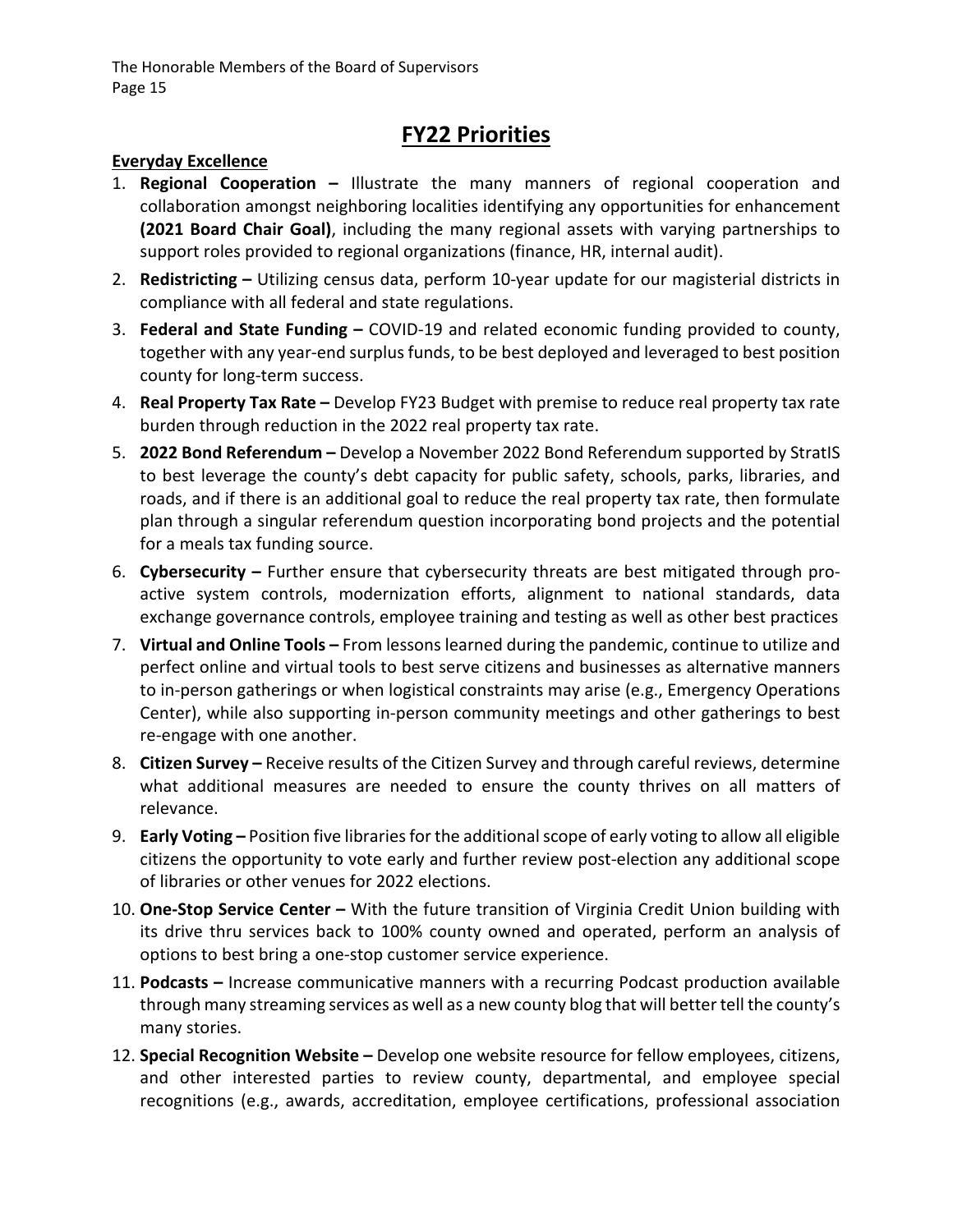recognition) and identify pathways, if not already existing, to have all departments achieve applicable accreditations if offered by their profession.

- 13. **Employee Recognition Events –** Determine the best manner for the Board of Supervisors and others to recognize the many employees and recent retirees whose efforts and accomplishments over the past year could not be recognized in‐person.
- 14. **Transitioning Employee Work Programs –** Similar to established veterans to work programs for those leaving the military, develop program for many public safety and related positions who may be leaving other jurisdictions or retiring here for a new career opportunity for which their skills and ethics are possibly well-suited for many other positions.
- 15. **Other Employees Pay Study –** Implementation of county‐schools pay study for all positions, not included in prior county, and school pay studies with goals to align and adjust positions to market‐based salaries, decompression for applicable positions, monitor voluntary turnover ratios in position classifications and departments, and have more uniform policies for 12 month employees of both organizations.
- 16. **Other Construction Projects –** Initiate or continue key construction projects to enable services to be provided in a better manner (e.g., Assessor's Office, Fleet Facility, Beulah Rec Center/Parks and Rec Headquarters) that are not otherwise identified in other priorities.
- 17. **Solar Energy –** Complete contracting/leases with solar company for Stonebridge installation and planning for other county and school installations while recognizing the net benefit of such power as part of revised annual energy management report.
- 18. **Space Utilization Model –** Develop space planning/utilization analysis in conjunction with remote work policies to best position employees to serve citizens and recognize opportunities to do so with less office space, greater flexibility for hours to serve, and remote places from which service can be performed.
- 19. **State Compensation Board Advocacy –** Recurring priority in continued efforts and collaboration with all constitutional officers to best illustrate to state delegation and other state officials the deficiencies and inequitable funding levels provided to Chesterfield's constitutional offices while also recognizing essential services needing local funding advancement in lieu of state funding needed.

#### **Safe and Secure Community**

- 20. **Public Safety Communication Strategies –** Review overall public safety communication strategies to ensure that we are positioning all these agencies for success with the community **(2021 Board Chair Goal).**
- 21. **Public Safety Step Increases –** Ensure existing public safety sworn officer prior pay studies implementation continues via established reserve policies and with first budget funding sources targeted to meeting step increases, while being cognizant of starting salary market pressures and ensuring that compression is negated with any changes.
- 22. **Public Safety Communications System –** Continue to meet timeline goal of system implementation by June 2023 with FY22 interim goals of tower construction completed by Dec 2021 and full system coverage testing slated to begin June 2022.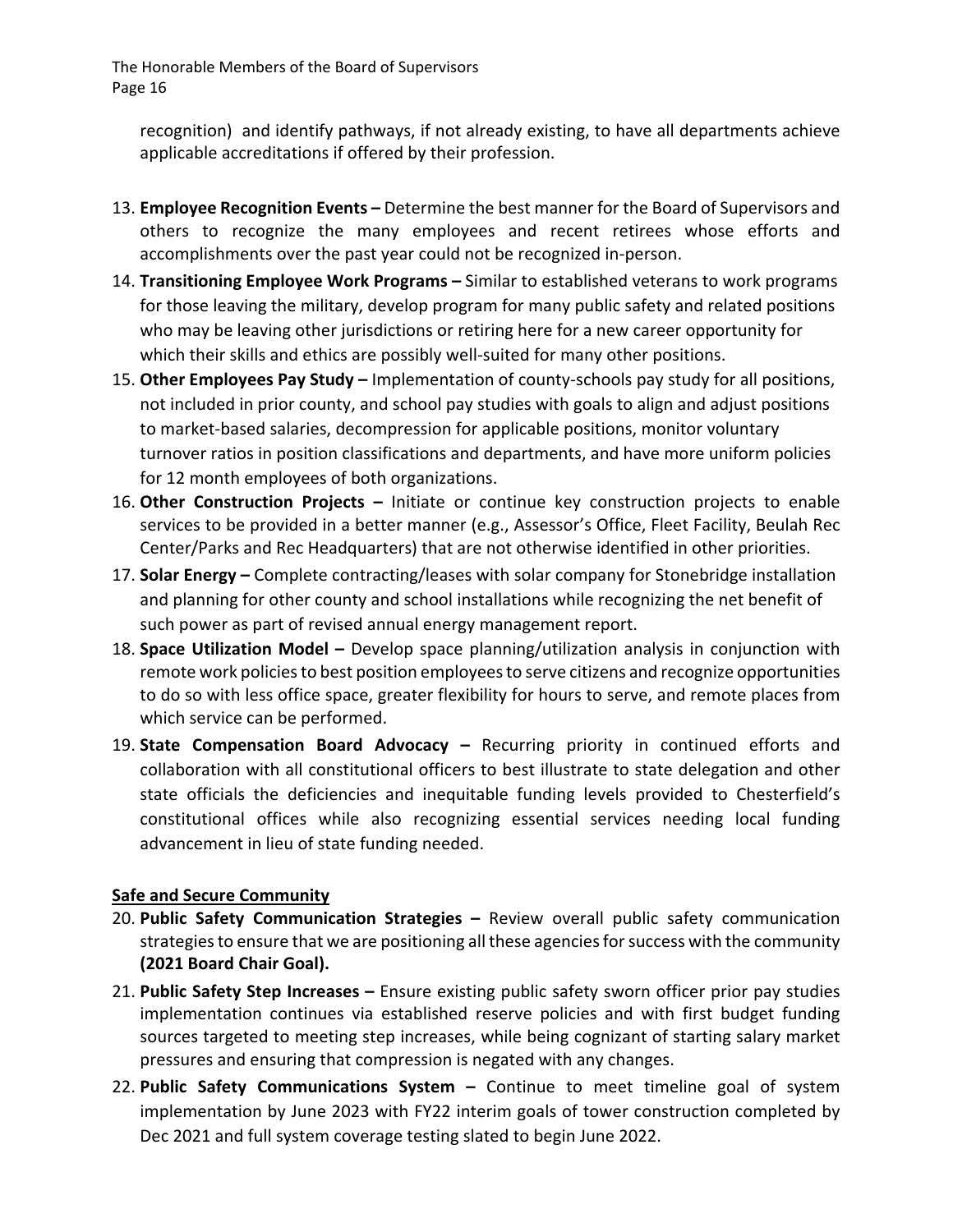- 23. **Police Construction Projects –** Completion of Police Firing Range improvements, program/design two Animal Services buildings and begin construction of intake facility in complex, and define 2022 Bond Referendum project scopes for Falling Creek (eastern Midlothian), Swift Creek (western Hull Street), and Appomattox (Chester) police precinct replacements and a new James River (western Midlothian) precinct.
- 24. **Marijuana and Other Criminal Justice Reform Measures –** Assess the various criminal justice reform measures and how they impact citizens, victims, employee training and deployment while ensuring that the new marijuana laws are fully enforced with the local option for marijuana sales determination via referendum 2022 is exercised.
- 25. **Crime Analytics –** With changing dynamics nationally, and within our state and region, best define the crime analytics (e.g., Real‐Time Crime Center) to ensure that our pro‐active measures, information availability, resources, and deployment position Chesterfield and our citizens for the safest and most secure environment.
- 26. **Hospital Diversions –** Formulate plans with help from hospital systems and state officials to better mitigate diversions of ambulances occurring in order for a patient to be transported and treated in the most expedited and professional manner.
- 27. **Fire‐EMS Deployment –** Study completion and long‐term staffing goals defined to mitigate mandatory overtime and provide for timely and fully‐staffed emergency responses and service provision initiatives (e.g., continued evolution of mobile integrated health, peak demand ambulance deployment).
- 28. **Fire Boat River Deployment –** With two new river access points identified (Falling Creek boat ramp and recent Adeline Acres property acquisition), define best manner for Fire Boat storage and deployment for timely emergency responses.
- 29. **Traumatic Incident Support for Employees –** Determine additional resources needed by front‐line responders exposed to traumatic situations, and other employees also exposed to similar situations, for which professional and targeted counseling can best serve for peer recovery and support.
- 30. **New and Renovated Fire Stations –** Complete the construction of the Midlothian Fire Station and hire, train and equip the personnel for new medic and ladder truck service in Midlothian; begin construction of the Matoaca Fire station; begin site acquisition for the Chester Fire Station; and define 2022 Bond Referendum project scopes for Chester and Ettrick replacement fire stations and Dutch Gap and Clover Hill fire station renovations.
- 31. **Riverside Regional Jail (RRJ) –** Continue focus upon RRJ and related state oversight reviews and consultant's report with depopulation plans implemented (including timely removal of state out‐of‐complaint inmates and their local fiscal burden) until Riverside is otherwise accredited again.
- 32. **Juvenile Detention–**Review juvenile detention service best practices models to determine what, if any, change to our current detention practices are warranted.
- 33. **Court Facility Study –** Completion of Court Facility Study with implementation strategies developed.

#### **Robust Economy**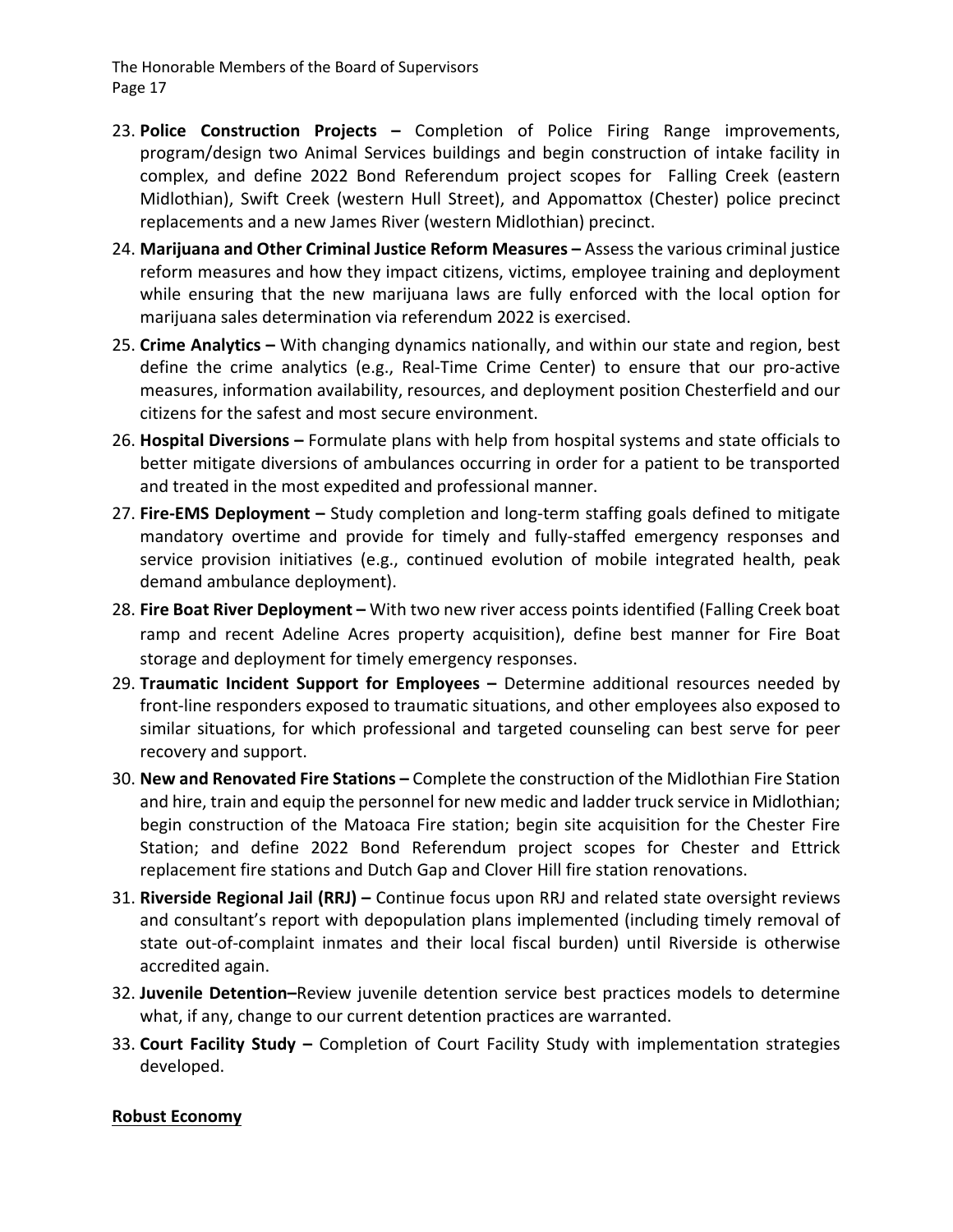- 34. **Prospects –** While this is always a "recurring task," it will be featured annually as a priority because of the importance in bringing to fruition the variety of announced and unannounced prospects that have continued to show interest in the county.
- 35. **Branding –** Review results and recommendations to best brand Chesterfield and its ability to house people and their jobs in creating a more thriving and diverse local economy.
- 36. **Zoning Ordinance –** Finalization of key zoning ordinance amendments to recognize the current advanced manufacturing companies existing in the county and prospects for many other similar companies to come to the county.
- 37. **Genito Focus Area Plan –** With Southside Speedway acquisition and the Lake zoning complete, review and public input on this area for destination and compatible uses will hopefully yield an array of high quality of life for residential, commercial and recreational activities and designing 288 access for improved transportation network.
- 38. **Special Area and Focus Area Plans –** Annual review to the Board of Supervisors of all existing plans and related goals, and identification of what plans may need more formal updates or new plan considerations.
- 39. **Chesterfield Airport –** Ensure that the Chesterfield Airport is best positioned for two fixed‐ based operators to succeed with the byproduct being well‐served customers, destination‐ based transient landings and additional economic development prospects arising.

#### **Healthy Living and Well‐being**

- 40. **Partnerships –** Determine how to best capture all the services and related partnerships, including faith‐based community, targeted to three distinct populations: Youth, older adults, and families **(2021 Board Chair Goal).**
- 41. **Greater Richmond Transit Corporation (GRTC) –** With regional coordination and Central Virginia Transportation Authority's (CVTA) Governance Report, define future of GRTC governance structure and applicable roles of regional localities.
- 42. **Transit and Mobility Services –** With a dedicated funding source from the Central Virginia Transportation Authority (CVTA) and their role with GRTC, position Chesterfield for the best array of transit and mobility services in serving targeted populations without transportation (e.g., elderly, disabled, low income, drug recovery‐rehab clients, court attendees); including governance structure of GRTC and their ensuing role.
- 43. **Human Service Technology –** Modernize Human Services line of business and enterprise systems to remove lagging technology, and provide a secure environment with a modern interface and flexible use of data; as permissible by state authorities.
- 44. **Community Health Assessment –** Inventory the array of health local, state and national surveys and available metrics tracked to assess the overall community's health in Chesterfield with any improvement plans defined to also define partnerships to accomplish goals.
- 45. **Non‐Profit Partnership for Targeted Healthcare** From efforts made with non‐profits previously in Route 1 corridor for potential use of a prior school (Perrymont) for which location was not suitable, re‐start such efforts in best finding facility and service to achieve prior objectives.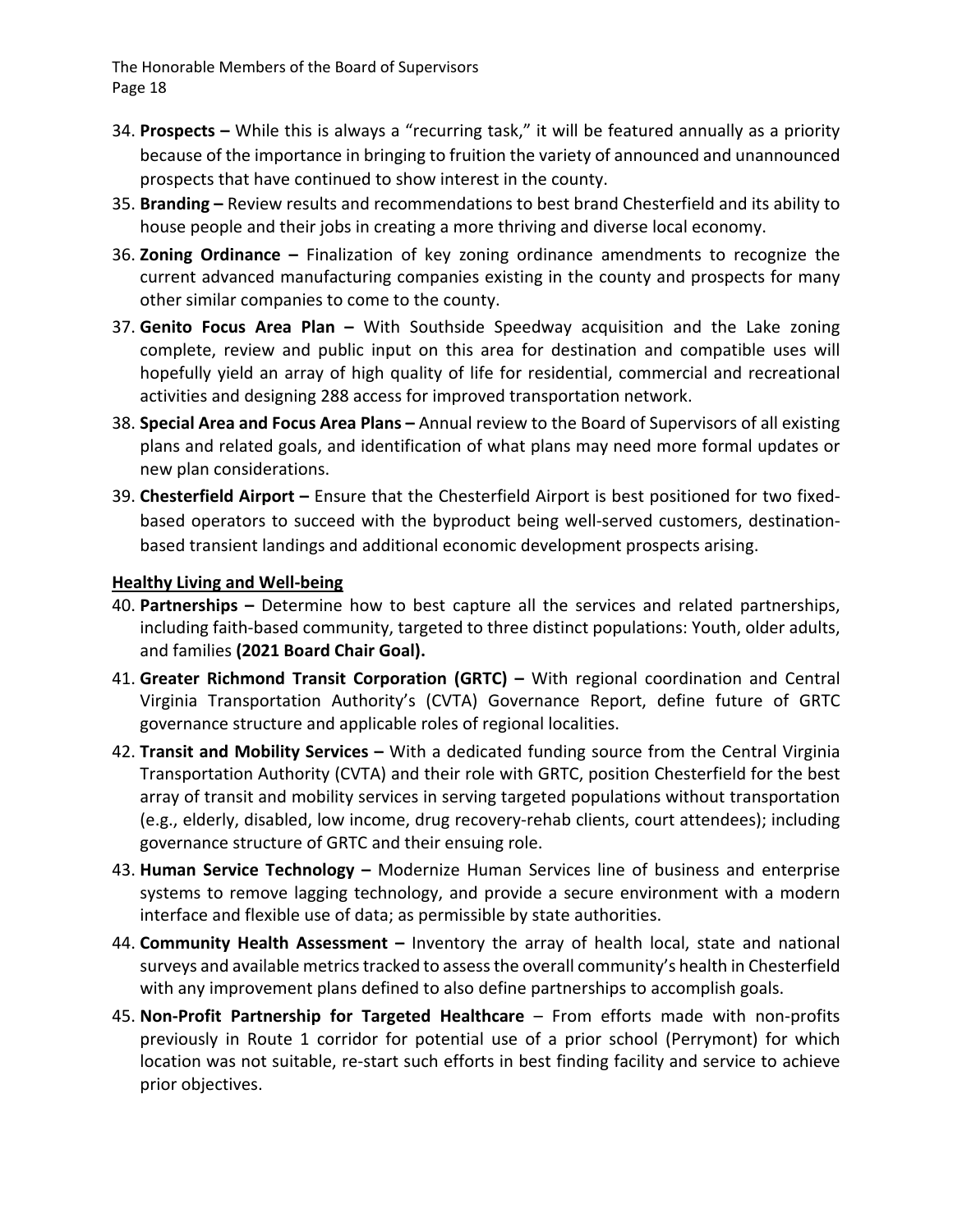- 46. **State Partnerships –** Evaluate post‐COVID‐19 measures needed between local, state, and federal resources based upon lessons learned in order to position in perpetuity key health and public safety measures (e.g., MOU with Virginia Department of Health).
- 47. **Marcus Alert –** Determine county's compliance and protocols with new state‐mandated "Marcus Alert."
- 48. **Opioid Settlement –** As opioid litigation and state panel roles are defined to best leverage funds towards those who have been or are most correlated to impacts from opioids, ensure that county needs are best addressed and fairly funded.
- 49. **Temporary Detention Orders –** Define and determine how best to overcome perpetual state constraints regarding the excessive time, distance and duress placed upon citizens and those county employees and partners responsible for their care until placed in a suitable facility.
- 50. **Perkinson Center for the Arts and Education –** Position the first full season of the Perkinson Arts Center for success, including assistance in the recruitment and hiring of Executive Director.
- 51. **Homelessness ‐** Define the county's role for local services availed and for any regional homelessness discussion and what programs, facilities and sustaining operating models warrant the county's investment.
- 52. **Parks Construction Projects –** Define 2022 Bond Referendum projectscopes and Federal fund utilization needed for Cogbill Park, River City Improvements, and park development at Falling Creek, Horner Park, further water access and other eligible park construction projects.
- 53. **Census Analytics –** Utilizing census data, compile analytical tool to illustrate the county's strengths and opportunities to best position citizens and businesses for success.

#### **Thriving Communities**

- 54. **Affordable Housing –** Perform analytical review of housing and jobs within the county to best determine the alignment of affordable housing to such jobs, the county's role in incentivizing such alignment and projection models to try and position such housing in closer proximity to relative jobs.
- 55. **Housing Lot Inventory –** Working with partner organizations, best define inventory variety of housing products in-process, approved to be built and other lots approved that have constraints (e.g., infrastructure, patient investor holding property) to best align with the demand of those seeking such housing options.
- 56. **Upper Magnolia Plans –** Through careful analysis and community input, best define plans for the 2,000 acre "Upper Magnolia" Economic Development Authority (EDA) acquisition; including opportunities for school, fire station and park sites; best alignment for Powhite Parkway; and areas best buffered and positioned for business prospects.
- 57. **Recycling –** With a regional macro‐contract executed by Central Virginia Waste Management Authority (CVWMA), determine how best to position Chesterfield citizens with recycling opportunities, services and options.
- 58. **Idle County Property Analysis –** Continue to position all idle county‐owned property with structures (e.g., Perrymont, old Matoaca Elementary School) and without for subsequent use for the community to benefit.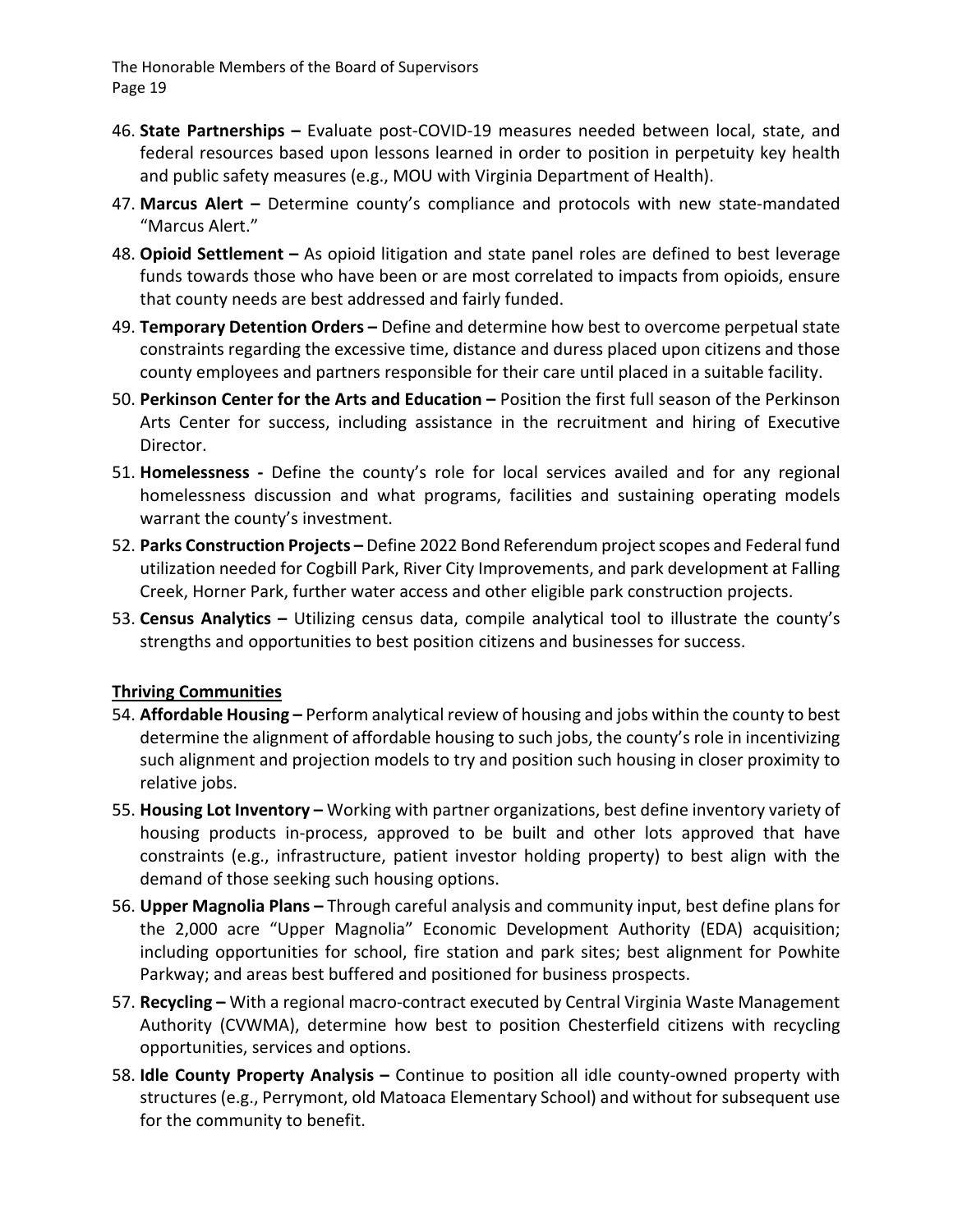- 59. **Broadband –** Continue broadband initiatives with specific focus areas of underserved areas further vetted and extended coverage implemented where applicable (e.g., co-op partnerships with internet providers).
- 60. **Dominion Energy MOU Compliance –** Ensure the beginnings of the Dominion Energy Coal Ash Project follow all local requirements (e.g., Memorandum of Understanding and that access to county sites is not impeded as alternative access and related project development occurs over the next few years (e.g., Falling Creek Boat Ramp, Henricus and Dutch Gap bridge access, and Coyote Drive Dutch Gap Conservation Area access).
- 61. **Public Utilities Fourth Water Source –** Continue next steps for Public Utilities fourth water source, specifically the permitting process in conjunction with pertinent regulatory agencies.
- 62. **CVTA Projects –** Leverage the regional share of CVTA funds to high ranking county projects (e.g., Fall Line Trail) and together with local discretionary share of funds, accomplish significant transportation improvements.
- 63. **Key Transportation Projects –** Progress on key transportation initiatives in‐progress from FY21 or starting in FY22 (e.g., Otterdale Rd, Woolridge Rd connection, Rt 10 weave mitigation, Powhite extension to Woolridge, Nash Rd, Harrowgate Rd, Brad McNeer Parkway).
- 64. **Pedestrian Connectivity –** Pedestrian connectivity programs to continue via sidewalks with further identification of manners to get citizens easier access to parks, schools and libraries.
- 65. **Unique Quality of Life Traits Marketing –** Define unique high quality of life attributes that make Chesterfield a special place and promote these unique attributes (e.g., dog-friendly place, telework shared space opportunities).
- 66. **Development Departmental Services —** Continue to best frame manner of how development process from application to rezoning, from site plan to building inspection and related departmental efforts needed at each step can ensure quality products, timeliness, accountability of both applicant and staff, citizen-friendly information and input opportunities, and that staff resources are sufficient throughout with regular updates provided to respective Board and Planning Commission member districts.
- 67. **Spring Rock Green Revitalization –** With expected acquisition of the Spring Rock Green property, continue to work with private sector partnersin zoning of property and related sale to such partners and related agreements needed to begin phase one of project.

#### **Learning for a Lifetime**

- 68. **School Warehouse –** Transition school warehouse needs temporarily from old Fulghum Center to Airport's Marsh Hangar to then demolish old Fulghum Center for permanent warehouse and/or school bus parking solution, if deemed feasible.
- 69. **Joint Legislative Agenda and Schools FY23 Budget –** Collaborate with Superintendent in needs‐based and state mandated compliant FY23 budget by October 2021 for which local target‐setting capacities are initially leveraged with any gaps the result of state shortfalls and related unfunded mandates that can be jointly presented to state delegation and state officials with Superintendent's Proposed FY23 Budget adjusted to funding resources available and such state gaps appropriately noted.
- 70. **Teacher Step Increases –** Ensure existing teacher plus prior pay studies implementation continues via established reserve policies and with first budget funding sources targeted to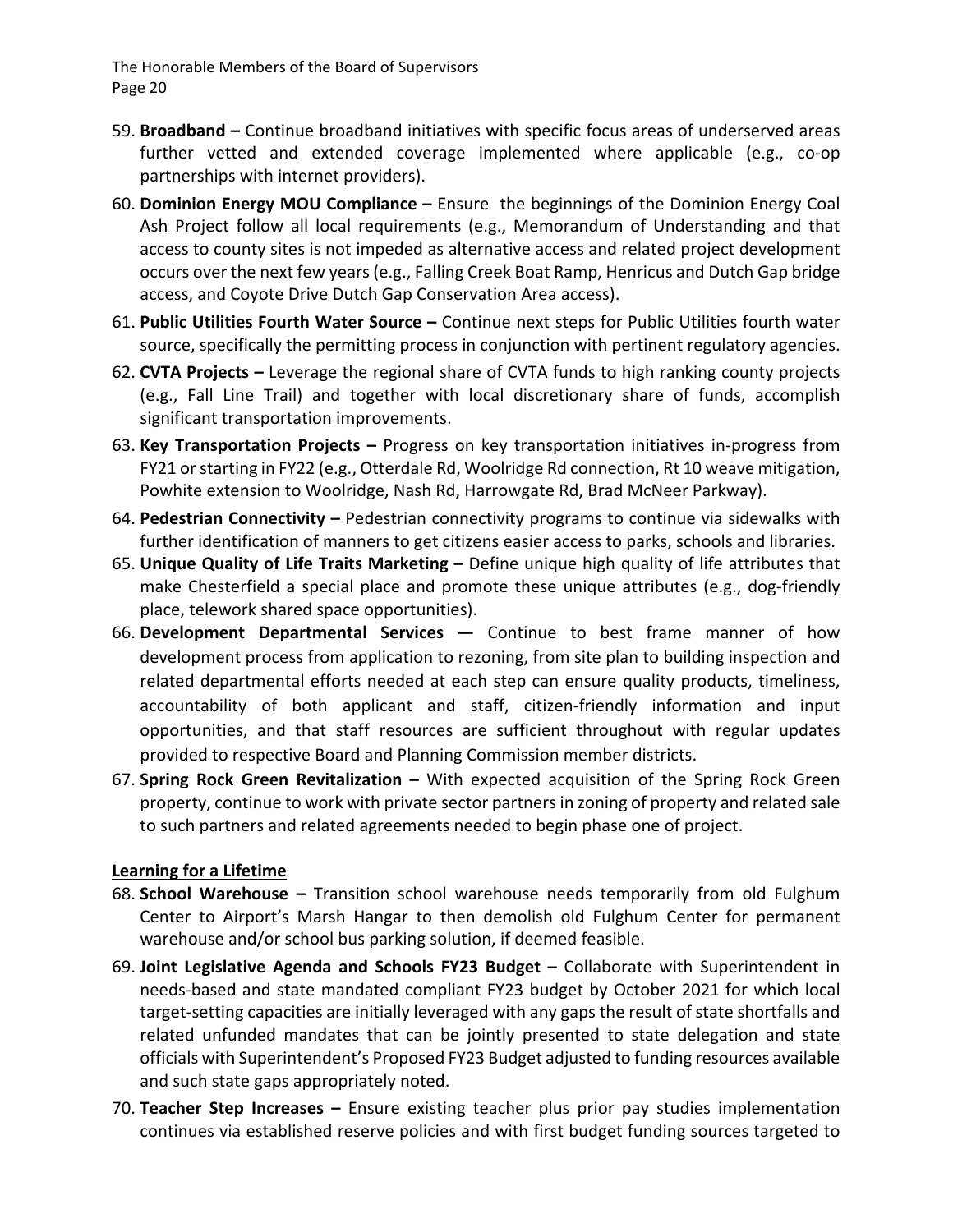meeting step increases, while being cognizant of starting salary market pressures and ensuring that compression is negated with any changes.

- 71. **Education Space Maximization –** Maximize space at all high schools, especially technical centers, to ensure all students the opportunities to learn and get technical and trade center skills, as applicable with further transition plan established of a joint school HQ to further free up space for additional students at CTC Hull.
- 72. **School Construction Projects –** As middle school capacities and facilities are next primary focus area, develop plans to site, design, and construct at least two new middle schools while also being aware of the need for additional elementary schools with consideration to best array of projects to be part of Referendum 2022.
- 73. **Citizen‐School Engagement –** For non‐parent households of a Chesterfield school student, collaborate on e‐news, welcome letter, social media and other engagement practices to enable all citizens to be aware of school activities and manners they can further engage with the public school system (e.g., awareness of local school events and volunteer roles).
- 74. **County‐School Shared Services –** Best illustrate the shared services of county‐schools to ensure that the efficiencies of a primary provider of service are still providing positive results.
- 75. **High School Turf Field Plan –** Define plan and shared services use agreement for turfing all high school fields for increased use by schools and parks and recreation leagues and tournaments, and also for better citizen free play access.
- 76. **Early Childhood Development –**Continued focus on early childhood development and reading preparedness; and with the newly dedicated Chester Early Learning Academy, review to see if such focused environment yields results to be deployed elsewhere in the county.
- 77. **Library Construction Projects –** Begin construction of Midlothian Library and for Referendum 2022 define scope of Enon Library replacement, LaPrade and Matoaca‐Ettrick Libraries renovations and define how best to meet additional demand forservices around western Hull Street.
- 78. Library Service Hours Identify library opportunities in helping citizens, students, employees, and others to flourish with operating hours aligned with demand and with efforts to further pivot workforce to higher full-time ratio that is retained longer to best serve.
- 79. **Higher Education‐Workforce Development Coordinated Plan –** Coordinate amongst all higher education institutions serving the county the best manner to refer citizens and business to get job‐ready training, certifications, and other counseling to be positioned to work amongst the many businesses in the county and if additional job training facilities needed for certain trades or capacity constraints, then how best to provide such space.